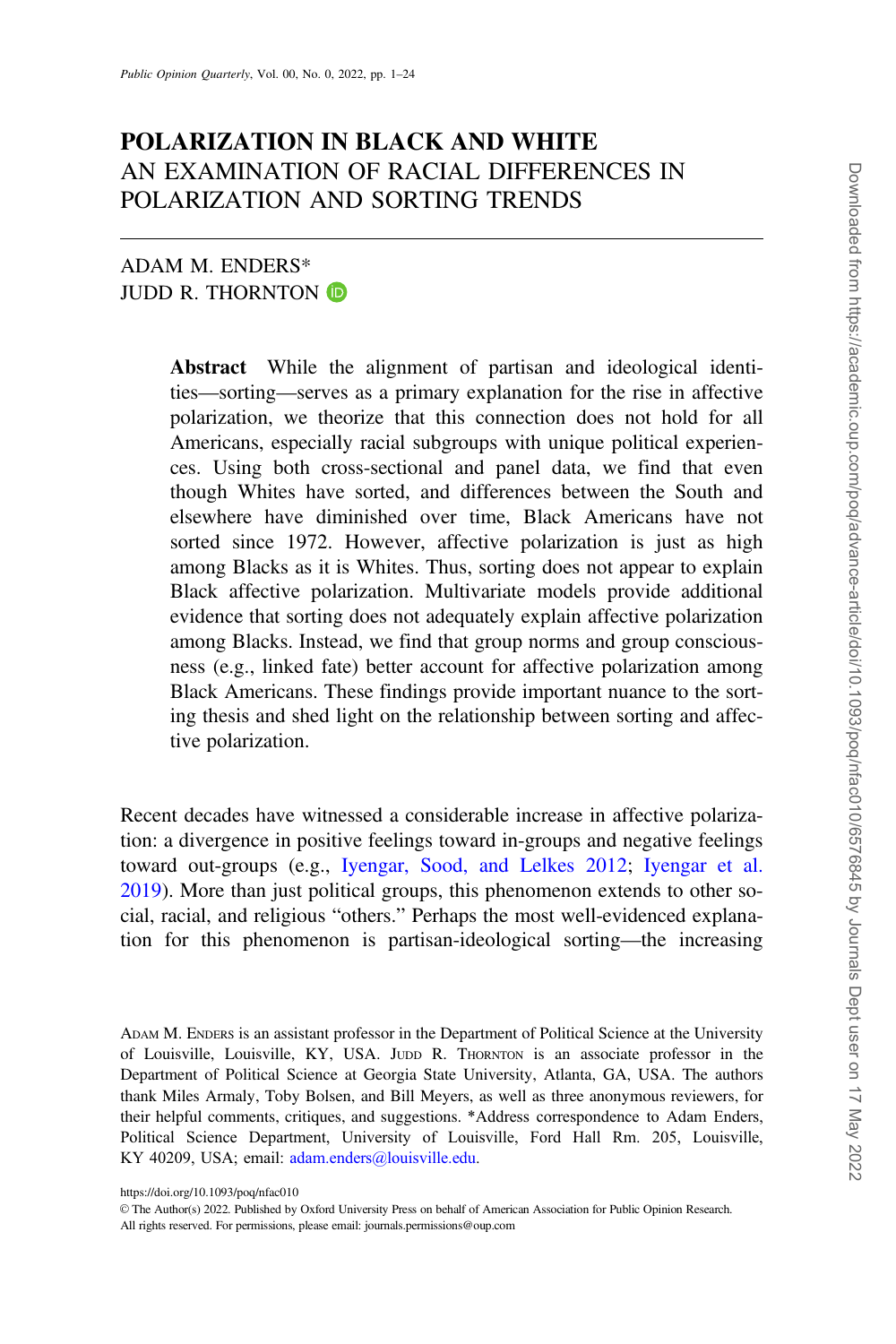congruence between partisan and ideological identities. As the party realignment of the 1960s–1970s has seeped into mass political behavior, partisan and ideological identities have subsequently aligned, thereby clarifying the divisions between political in- and out-groups and increasing political rancor.

While the sorting thesis neatly accounts for increases in affective polarization, partisan and ideological identities surely do not operate in a uniform pattern across the mass public. For example, although partisanship is perhaps the most important force behind the widest variety of political attitudes and behaviors, the nature and strength of one's partisan commitments vary considerably with one's political experience—for example, how they were socialized [\(Jennings and Markus 1984;](#page-22-0) [Erikson and Stoker 2011\)](#page-21-0), the parties' histories of attention to issues impacting them ([Abramowitz and Saunders](#page-20-0) [1998](#page-20-0); [Highton and Kam 2011](#page-21-0)), and acceptance into party coalitions [\(Tate](#page-23-0) [2010](#page-23-0); [Noel 2012\)](#page-22-0). Rich literatures describe the impact of political experience on partisanship for both Black Americans and Whites living in the South. In addition to squarely supporting the Democratic Party because of its attention to the racial issues at the center of the realignment of the 1960s–1970s, ample evidence further shows that Blacks exhibit multidimensional ideological structures ([Philpot 2017\)](#page-23-0) and even interpret and employ ideological labels differently than Whites (e.g., [Tate 1994;](#page-23-0) [Jefferson forthcoming\)](#page-22-0). As such, partisan-ideological sorting may be different in both nature and level for some groups.

In this manuscript, we expand the literatures on partisan sorting and affective polarization by examining racial differences in these processes over time, focusing on Black and White Americans, and using regional differences among Whites to highlight the impact of political incorporation on political identities. Though some correlational analyses of affective polarization and sorting control for racial group membership or regional differences, these potential sources of heterogeneity have never been a focus of studies of affective polarization and no studies of sorting of which we are aware have focused on race. On the one hand, while we find that, while Southern Whites were less polarized toward presidential candidates in the 1970s, they eventually matched Whites from other regions in their level of both sorting and affective polarization by the 1980s. On the other hand, while Blacks and Whites have exhibited similar levels of affective polarization since the 1980s, Blacks have not sorted whatsoever over time.

This disparity across racial groups suggests that sorting may not be a viable explanation for affective polarization for some elements of the American mass public. Indeed, analysis of the 2008–9 American National Election Studies panel data reveals that past sorting impacts future affective polarization for Whites in the South and elsewhere but is unrelated to future affective polarization among Black Americans. In our final set of analyses, we investigate alternative explanations for affective polarization among Blacks. We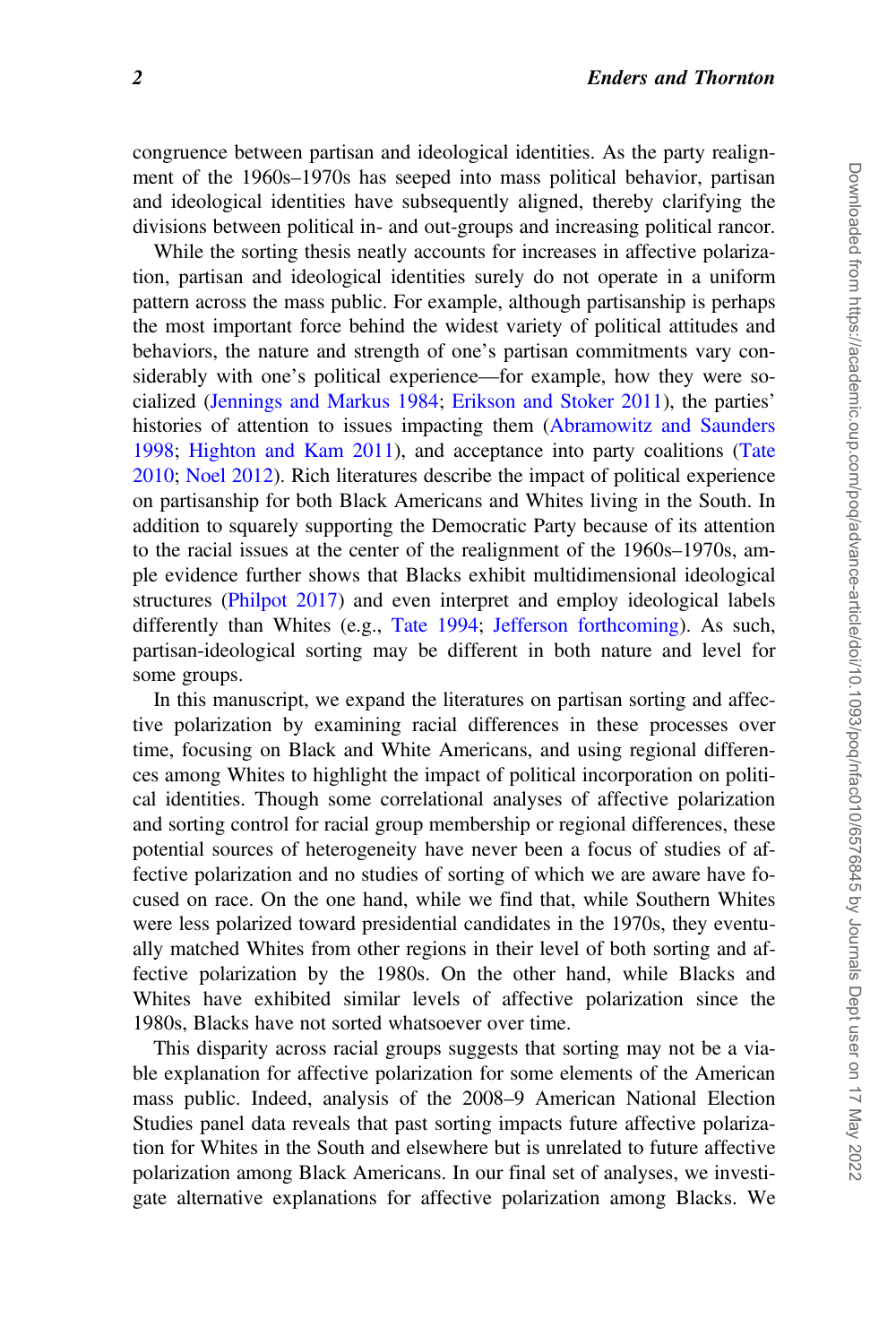find that group norms and group consciousness—two social processes that impact Black public opinion—help explain affective polarization in the absence of sorting.

These results have a number of implications for research on sorting and affective polarization. Our finding that Black Americans have not sorted over time provides a partial qualification to theories of sorting and should prompt investigations into alternative explanations for increasing partisan and ideological rancor among this subgroup. Furthermore, that affective polarization rates do not vary much by racial group should cause researchers to consider other elements of social identity in deciphering the roots of political hostility [\(Mason 2018b](#page-22-0); [Mason and Wronski 2018](#page-22-0)). If, in fact, American politics is in the grips of a "culture war," aspects of social life that are deeper and perhaps more salient than partisanship and ideology may be exacerbating reactions to out-groups, especially those perceived to be threatening one's way of life. More generally, our results contribute to a growing body of evidence that theories of public opinion developed using samples of primarily White respondents may not neatly generalize to other groups in American society.

## Sorting and Affective Polarization

The past decade has witnessed a surge of scholarship aimed at disentangling the nature, level, and dynamic of political discord among the mass public. Affective polarization is a particularly attractive explanation: it requires little by way of the ideological sophistication the mass public consistently fails to exhibit (e.g., [Lupton, Myers, and Thornton 2015](#page-22-0); [Kinder and Kalmoe 2017](#page-22-0)), and it can be impacted by all manner of orientations, from those regarding social and political groups ([Mason 2016](#page-22-0); [Mason and Wronski 2018](#page-22-0)) to attitudes about salient issues [\(Rogowski and Sutherland 2016;](#page-23-0) [Webster and](#page-23-0) [Abramowitz 2017](#page-23-0)). Moreover, because affective polarization is posited to have at least some roots in social identity, $\frac{1}{1}$  sorting has been proposed as one of the primary causal antecedents of affective polarization [\(Mason 2015](#page-22-0); [Mason 2016](#page-22-0); [Lelkes 2018](#page-22-0)). This makes intuitive sense: those for whom formative political identities are clearly aligned and delineated should better know which political objects they like and dislike and exhibit stronger feelings in both directions. Indeed, [Mason \(2018a](#page-22-0), p. 280) concludes that "identity-based elements of ideology are capable of driving heightened levels of affective polarization against out-group ideologues, even at low levels of policy attitude extremity or constraint."

While we certainly do not wish to challenge the appeal or basic structure of this account of sorting and its effects, we do note that few analyses have

<sup>1.</sup> We explicitly note that we are focused on identity sorting, rather than the sorting of issue attitudes—operational ideology—and partisanship.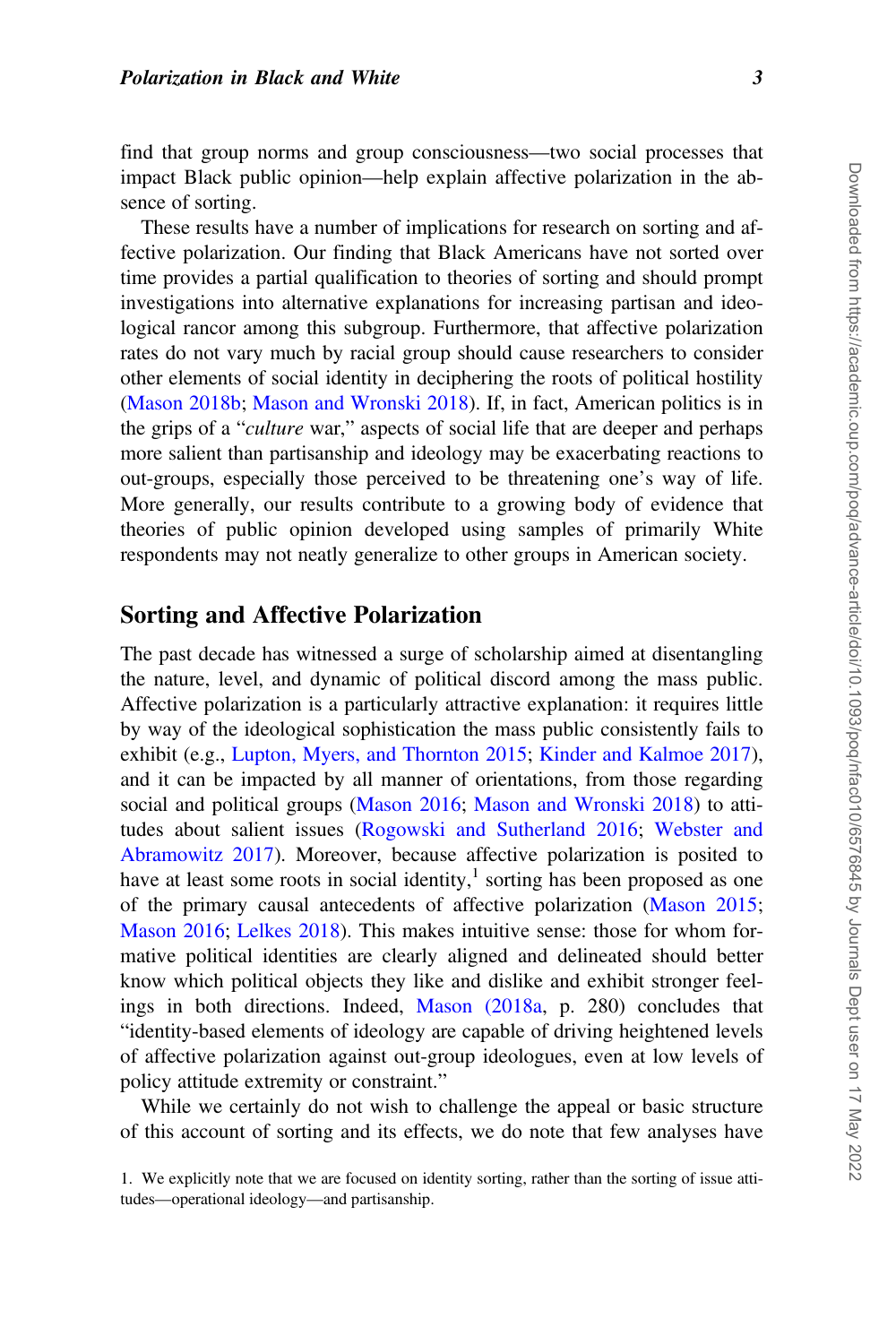considered how sorting or affective polarization might differentially unfold among political or social subgroups (for an exception, see [Levendusky](#page-22-0) [2009](#page-22-0)). Most analyses focus on the broader public, with multivariate models simply providing controls for potentially relevant subgroups. Yet, partisan and ideological identities—the two core components to sorting—surely have not dynamically aligned in the same way for all Americans.

Of particular interest are Black Americans, for whom partisan and ideological identities have historically not been tightly connected (e.g., [Tate 1994](#page-23-0)), as well as Whites living in the South, many of whom found their partisan and ideological identities profoundly incompatible as a result of the partisan realignment of the 1960s–1970s. Below, we outline existing evidence regarding the experiences of White Southerners and Blacks to derive expectations about how sorting might operate differently than extant scholarship demonstrates. A comparison of these groups also allows an examination of how trends in sorting and affective polarization have proceeded among one group that has been fully incorporated into the national political system compared to another that, for many years, has remained a marginalized group in American politics.

#### WHITE SORTING AND AFFECTIVE POLARIZATION IN THE SOUTH

Following dramatic policy change that clarified the parties' positions on matters of race in the 1960s, conservative Whites in the South began to migrate away from the Democratic Party (e.g., [Carmines and Stimson 1989](#page-21-0); [Black](#page-21-0) [and Black 2002](#page-21-0); [Kuziemko and Washington 2018\)](#page-22-0)—initially toward political independence [\(Beck 1977\)](#page-20-0)—and eventually toward the Republican Party [\(Stanley 1988\)](#page-23-0). In addition to race, ideology (e.g., [Abramowitz and Saunders](#page-20-0) [1998](#page-20-0); [Hayes and McKee 2008](#page-21-0)), party strategy [\(Black and Black 2002](#page-21-0); [Hood, Kidd, and Morris 2014\)](#page-22-0), economic changes (e.g., [Brewer and](#page-21-0) [Stonecash 2001](#page-21-0); [Shafer and Johnston 2001;](#page-23-0) [Nadeau et al. 2004\)](#page-22-0), and core values ([Lupton and McKee 2021\)](#page-22-0) have all been shown to contribute to changes in Southern Whites' partisanship.

Rather than a large-scale movement toward conservatism, this change involved conservative White Southerners aligning their partisanship with their positions on salient political issues [\(Carmines and Stanley 1992](#page-21-0))—partisan identities changed, not ideology. Considerable evidence exists documenting that geographic polarization was a result of sorting ([Lang and Merkowitz](#page-22-0) [2015](#page-22-0); [Hill and Tausanovitch 2018](#page-22-0)). Indeed, ideologically driven change is more common in the South than elsewhere in the 1970s, a pattern that does not emerge in later decades [\(Levendusky 2009](#page-22-0), p. 116). In short, as changes to the party system in the South penetrated mass politics, Southern Whites' political behavior and attitudes came to resemble those exhibited by Whites in other regions.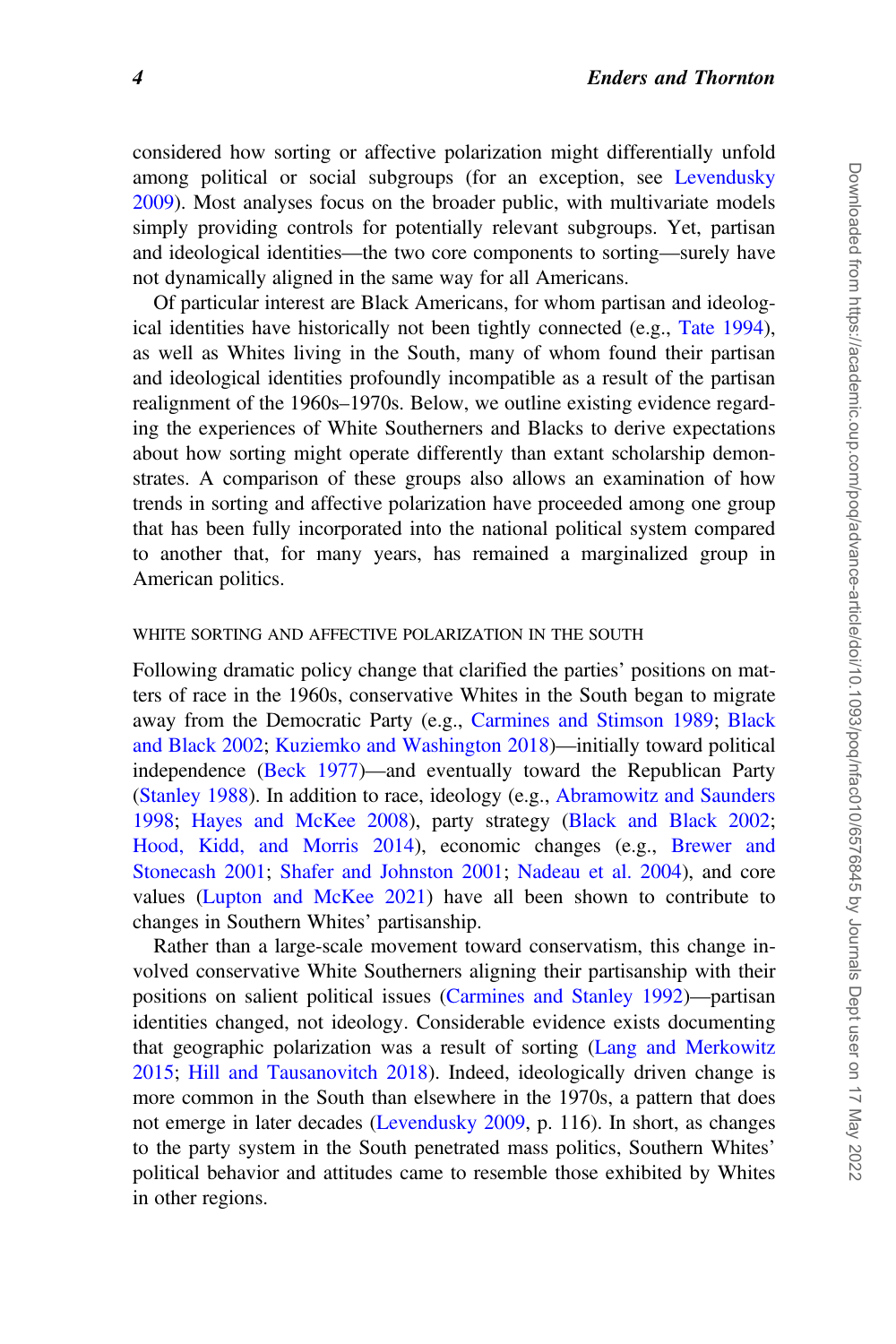While we have a firm grasp of how sorting in the South proceeded, the impact of the Southern realignment on affective polarization is less understood. For example, a recent review of the literature on affective polarization does not discuss regional patterns [\(Iyengar et al. 2019\)](#page-22-0). We also use an examination of changes in sorting and affective polarization among Southern Whites as a benchmark for understanding the impact of political incorporation—a rearrangement of party positions to accommodate a desirable voting bloc—on political identities. Based on the extant literature, our expectation is that we will observe lower levels of sorting and affective polarization among Southern Whites, compared to non-Southern Whites, in the early 1970s. However, by the mid- to late 1970s—and certainly by the 1990s—we expect Whites in the South to be indistinguishable from Whites elsewhere. As politics becomes increasingly national, regional differences should diminish.

#### SORTING AND POLARIZATION AMONG BLACK AMERICANS

There is substantial reason to suspect that the process of partisan-ideological sorting has proceeded differently for Black and White Americans. First, a large body of evidence documents differences in the political socialization process of Blacks compared to Whites and other racial groups. In particular, Black socialization emphasizes the role of race and learning how to deal with discrimination and racial bias (e.g., [Demo and Hughes 1990;](#page-21-0) [Hughes](#page-22-0) [2003](#page-22-0); [Scott 2003](#page-23-0); [Brown and Lesane-Brown 2006\)](#page-21-0) and discrimination remains a fact of life for Blacks (e.g., [Feagin 1991;](#page-21-0) [Feagin and Sikes 1994](#page-21-0)). As [Sears and Savalei \(2006](#page-23-0), p. 898) argue, the fact that the "vast majority of today's African Americans are descendants of those who lived under the slavery and Jim Crow systems" continues to uniquely influence political attitudes.

Second, a long literature and countless empirical findings suggest that partisanship is unlikely to be a first mover in the process of sorting among Black Americans. Simply put, Blacks overwhelmingly identify with the Democratic Party, and have done so since the partisan realignment around racial issues in the 1960s. This is not a forgone conclusion. Black partisanship has ebbed and flowed over American history: Blacks strongly supported the Southern Republican Party for much of the Reconstruction era and were largely disassociated from both major parties from the early 1900s up through (at least) the New Deal era [\(Dawson 1994](#page-21-0)). As we would expect of any strategic political behavior, Black partisanship has been determined by the platforms and goals of the major parties, as well as the ability of Blacks to participate in party leadership and decision-making—that is, incorporation into the two-party system [\(Tate 2010](#page-23-0)). Recently, it has been argued that Blacks align with the Democratic Party to, in part, increase the likelihood of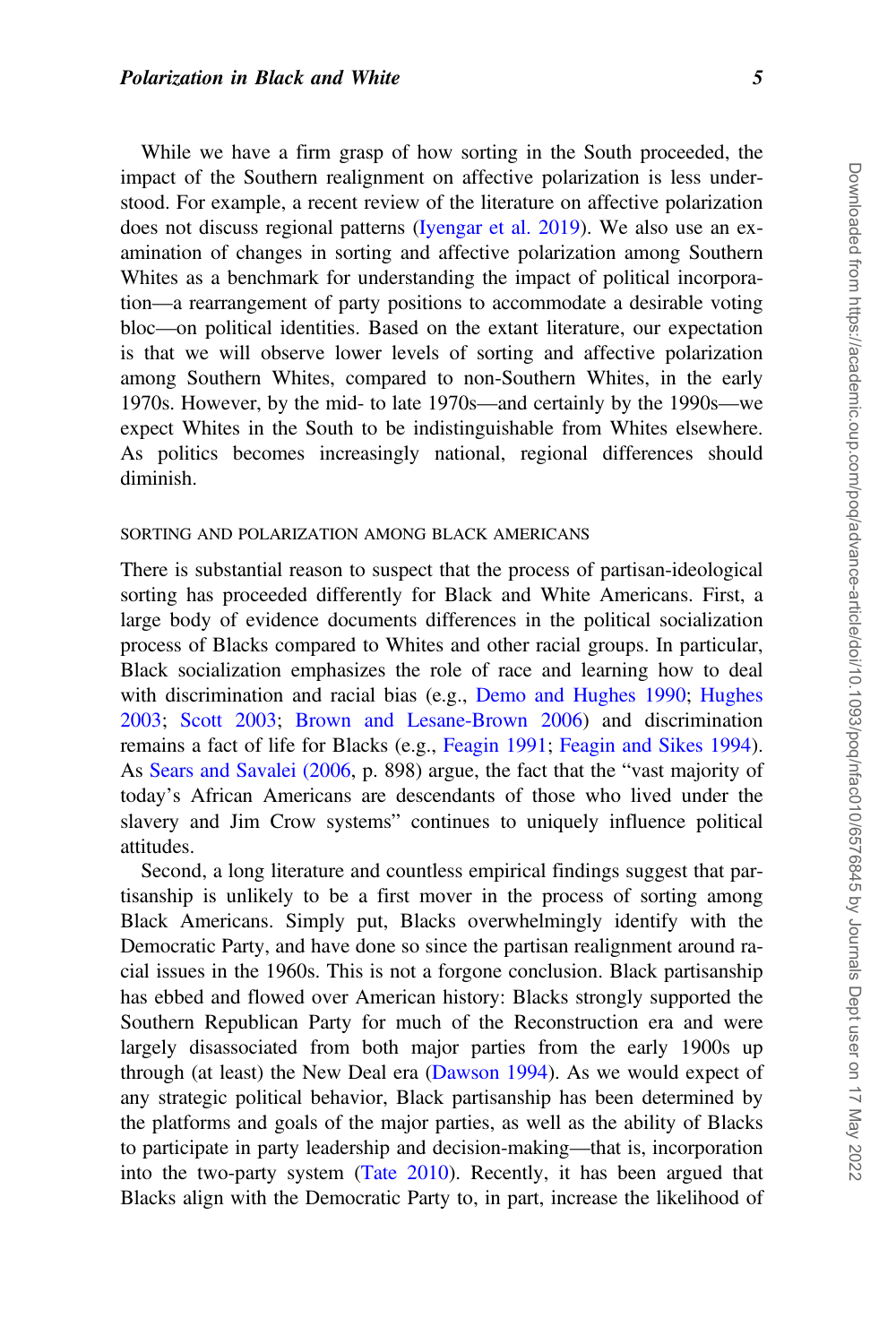influencing the party—that is, to overcome the collective action problem [\(White and Laird 2020,](#page-23-0) p. 48).

As an inherently dynamic process whereby partisan and ideological identities increasingly align with one another, sorting requires at least one of these identities to change over time (though it does not need to be the same identity at the individual level for the aggregate process to occur). Since Black partisanship has been relatively stable over the past 60 years or so, we focus on the potential role of ideology in the sorting process. Previous work shows that the average extremity of one's issue attitudes is predictive of sorting [\(Mason 2015](#page-22-0)). This operationalization of ideological strength is unlikely to translate well for Black Americans: even though some Blacks, like any other racial group, may exhibit strong attitudes about various issues, Black ideology has been shown to be squarely multidimensional (e.g., [Philpot 2017](#page-23-0)). While extremity of attitudes about economic and social welfare attitudes, for example, may consistently point in the same direction (i.e., left or right) for Whites, Blacks tend to exhibit more liberal attitudes about social welfare issues and more conservative ones about economic issues (e.g., [Tate 2010](#page-23-0)). Moreover, recent evidence indicates that value structures share a weaker relationship with ideological self-identifications for Blacks compared to other racial groups [\(Ciuk 2017](#page-21-0); [Defenderfer 2019](#page-21-0)).

Hence, [Philpot \(2017\)](#page-23-0) and [Jefferson \(forthcoming\)](#page-22-0) find that the commonly used seven-point ideological self-identification measure does not accurately distill ideological preferences for Black Americans in the same way it does for Whites. Therefore, partisan-ideological identity sorting among Blacks, at least as it is usually measured, is likely to be quite low—and stably so over time—compared to Whites. On the one hand, we could view this as a consequence of the measurement strategy: Black public opinion is not accurately captured by a unidimensional liberal-conservative continuum. On the other, we could view such an expectation in more substantive terms: the inherent multidimensionality of Black public opinion means that there is not likely to be a clean, clear sorting of partisan (mostly Democratic) and ideological (multidimensional) identities among Black Americans over time. The latter best characterizes our view. $<sup>2</sup>$ </sup>

Because partisan-ideological sorting has been advanced as one of the most important explanations for affective polarization (e.g., [Mason 2015](#page-22-0); [Mason](#page-22-0) [2018b](#page-22-0)), and since we have ample reason to expect that Blacks have not sorted much over time, one may wonder whether Black Americans have affectively polarized at the same rate as Whites. Even though sorting is unlikely to drive affective polarization, there are orientations unique to Blacks

<sup>2.</sup> We also show evidence that Blacks have not sorted according to a measure of sorting based on policy preferences (operational ideology) and partisanship in [Section B](https://academic.oup.com/poq/article-lookup/doi/10.1093/poq/nfac010#supplementary-data) of the [Supplementary](https://academic.oup.com/poq/article-lookup/doi/10.1093/poq/nfac010#supplementary-data) [Material.](https://academic.oup.com/poq/article-lookup/doi/10.1093/poq/nfac010#supplementary-data)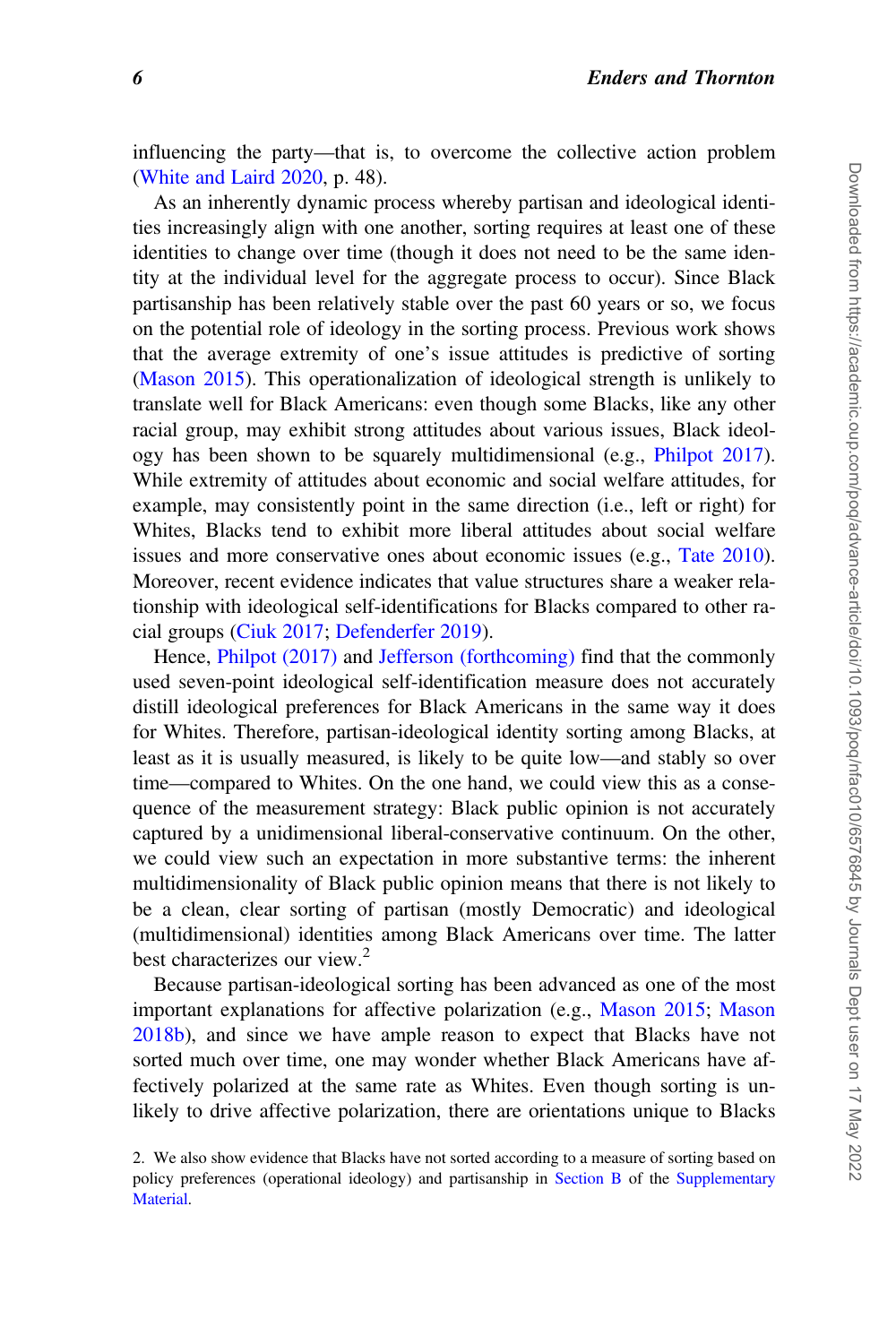that may nevertheless promote affective polarization, in addition to common factors that likely impact all Americans (e.g., elite cueing, attitudes about hot-button issues, and values). In particular, we theorize that linked fate and group norms may play a role in exacerbating Black affective polarization in the absence of sorting. Linked fate, the sense that "one's own life chances are linked to those of Blacks as a group" ([Dawson 1994](#page-21-0), p. 75), has been shown to impact many political choices (e.g., [Gurin, Hatchett, and Jackson](#page-21-0) [1990](#page-21-0); [Dawson 1994](#page-21-0); Tate  $1994$ ).<sup>3</sup> As Republicans have increasingly relied on racial code words in political messaging to activate their base [\(Mendelberg 2001](#page-22-0)), racial resentment has increasingly distinguished the two parties ([Enders and Scott 2019\)](#page-21-0), and issues that have no explicit racial component have become racialized [\(Tesler 2012](#page-23-0)), we suspect that a sense of linked fate may operate not only to strengthen in-group identification (primarily the Democratic Party), but also to reduce positive affect toward the out-party (primarily the Republican Party)—that is, increase affective polarization.

Rather than group consciousness, [White, Laird, and Allen \(2014](#page-23-0), pp. 784– 85) argue "that clear and common understandings of in-group expectations for the political behavior of Blacks—well-established group norms—and of likely social consequences for defection from the group norms place significant constraints on Blacks' political behavior." Specifically, they argue that there are "social costs incurred when other Blacks question their commitment to or standing within the group." Moreover, this effect is largest among those who are ideologically cross-pressured ([Wamble et al. 2021\)](#page-23-0). In short, given that there exist expectations of support for the Democratic Party among Black Americans and the possibility of social costs for failing to do so, we should expect high levels of affective polarization among Blacks when it comes to political parties and their candidates.

Altogether, we anticipate that 1) Black Americans will exhibit lower levels of sorting than either Southern or non-Southern Whites and 2) any observed sorting among Black Americans will exhibit a weaker relationship with affective polarization than it does for Whites. However, 3) we do not anticipate lower levels of affective polarization for Black Americans than Whites. What, then, might explain affective polarization among Black Americans? Here, the two frameworks discussed above—linked fate and a negotiation of in-group expectations and social consequences (what we will label "group norms")—each offer a prediction. First, the argument of group consciousness suggests that measures of linked fate should positively correlate with affective polarization. Second, if it is group norms that lead to support for the

<sup>3.</sup> We note that a long literature has produced mixed evidence for the role of race consciousness in political evaluations (e.g., [Davis and Brown 2002](#page-21-0); [Gay, Hochschild, and White 2016;](#page-21-0) [Philpot](#page-23-0) [2017;](#page-23-0) [Tate 1994](#page-23-0)).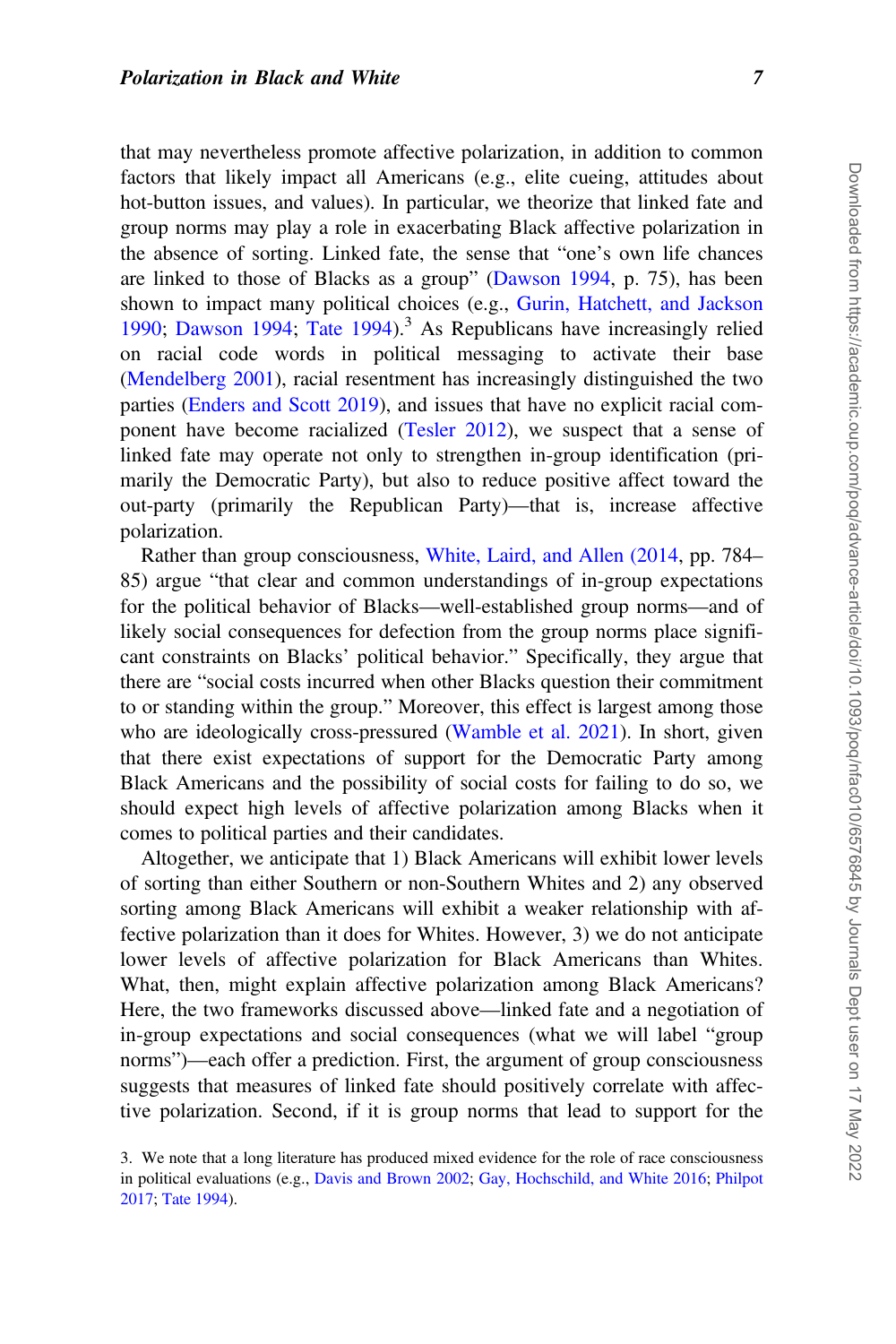Democratic Party, such norms may similarly lead to higher levels of affective polarization.

# Data and Analytical Strategy

Our analysis unfolds in four steps. First, we demonstrate the presence of asymmetric partisan-ideological sorting. Second, we demonstrate that affective polarization has increased among all groups. Third, using both crosssectional and panel data from the American National Election Studies  $(ANES)$ ,<sup>4</sup> we examine the relationship between sorting and affective polarization across groups. Finally, we investigate the connection between affective polarization and both linked fate and group norms among Black Americans in an effort to account for affective polarization in the absence of sorting.

## KEY MEASURES

Sorting: For examinations of sorting, affective polarization, and the connection between the two, we employ the ANES cumulative file. We operationalize sorting in two different ways, depending on the level of the analysis. When examining aggregate trends, we consider the correlation between the seven-point measures of partisan and ideological identities, a common operationalization of sorting (e.g., [Levendusky 2009](#page-22-0)). For individual-level analyses, we employ [Mason's \(2015\)](#page-22-0) operationalization of sorting, which is a measure of the congruence of partisan and ideological identities weighted by the strength of one's partisan and ideological identities.

Affective polarization: In the aggregate and pooled analyses presented below, affective polarization is measured using feeling thermometers, the most common operationalization (Iyengar et al.  $2019$ ).<sup>5</sup> More specifically, we subtract individuals' out-group thermometer scores (based on self-identified

<sup>4.</sup> The response rates for the ANES cross sections we employ are as follows: 77.4% (1968), 75% (1972), 70% (1974), 70.4% (1976), 68.9% (1978), 71.8% (1980), 72.3% (1982), 72.1% (1984), 67.7% (1986), 70.5% (1988), 70.6% (1990), 74% (1992), 72.1% (1994), 59.8% (1996), 63.8% (1998), 60.5% (2000), 66.5% (2002), 66.1% (2004), 63.7% (2008; RR3), 49% (2012; RR3), 50% for face-to-face and 44% for internet (2016, RR1).

<sup>5.</sup> Measures of affective polarization that target political parties and other elites, as the ANES thermometer items employed here do, likely overstate animosity toward partisans in the public ([Druckman and Levendusky 2019](#page-21-0)). That said, this bias appears to be relatively small at approximately 5 thermometer points. More importantly, in an analysis of [Druckman and Levendusky's](#page-21-0) [\(2019\)](#page-21-0) data, we find no heterogenous treatment effects by race: the bias produced by using measures focused on the parties rather than the electorate are statistically identical for Whites and Blacks. Results are available from the authors upon request.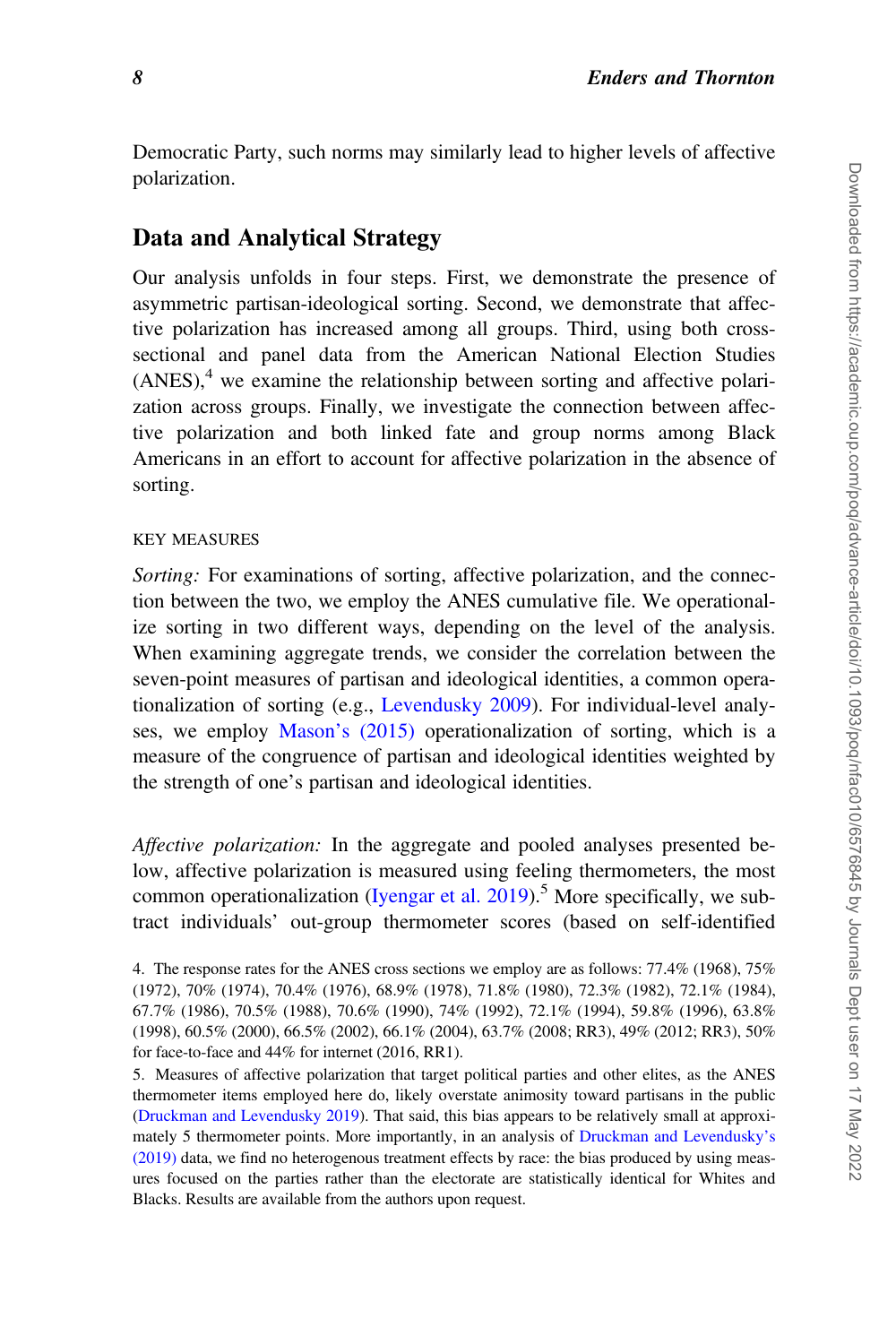partisanship for party and candidate thermometers, self-identified ideology for ideological group thermometers) from their in-group scores. In the panel analyses, which employ the 2008–9 ANES panel data, thermometers are not available. Instead, we employ two different operationalizations of affective polarization: party and candidate "like bias." Party and candidate like bias capture the extent to which one likes the in-party (candidate) versus the outparty (candidate) on seven-point scales ranging from "dislike a great deal" to "like a great deal." In both the pooled cross-sectional and panel analyses, we include a measure of differential emotional reactions toward the out-party, which we call "emotional bias." Emotional bias is measured using responses to questions about whether the candidates make respondents feel afraid, angry, hopeful, and proud. First, we separately calculate the difference between 1) the number of positive in-group feelings (hope, pride) and number of negative in-group feelings (anger, fear) and 2) number positive out-group feelings and number of negative in-group feelings. We then calculate the difference between these two quantities, resulting in a measure where greater values represent more positive feelings toward the in-group and negative feelings toward the out-group. The resultant measure ranges from  $-1$  (least inter-party emotional polarization) to 1 (most emotional polarization).

Linked fate and group norms: Finally, we employ the 2012 and 2016 ANES cross-sectional studies to investigate potential sources of affective polarization among Blacks. Group consciousness is measured with the standard item "Do you think that what happens to BLACK PEOPLE in this country will have something to do with what happens in your life?" Respondents answer this question using a four-point scale ranging from "no" to "a lot." We operationalize group norms using a three-category variable, with categories that capture whether the respondent was interviewed by a Black interviewer, a White interviewer, or no interviewer at all (i.e., completed the survey online). The logic behind this operationalization of group norms is that Black respondents interviewed by a Black interviewer will feel an expectation to offer greater support for the Democratic Party compared to Black respondents interacting with a White interviewer or even no interviewer at all ([White](#page-23-0) [and Laird 2020,](#page-23-0) pp. 123–25). Analyses involving these variables are restricted to Black Americans only.

Controls: All pooled, cross-sectional analyses include controls for: the strength of partisan and ideological identities, average extremity of issue attitudes, religiosity, self-identification as an evangelical Christian, age, household income, educational attainment, and gender. Question wording and coding for these variables are available in [section A](https://academic.oup.com/poq/article-lookup/doi/10.1093/poq/nfac010#supplementary-data) of the [Supplementary](https://academic.oup.com/poq/article-lookup/doi/10.1093/poq/nfac010#supplementary-data) [Material](https://academic.oup.com/poq/article-lookup/doi/10.1093/poq/nfac010#supplementary-data).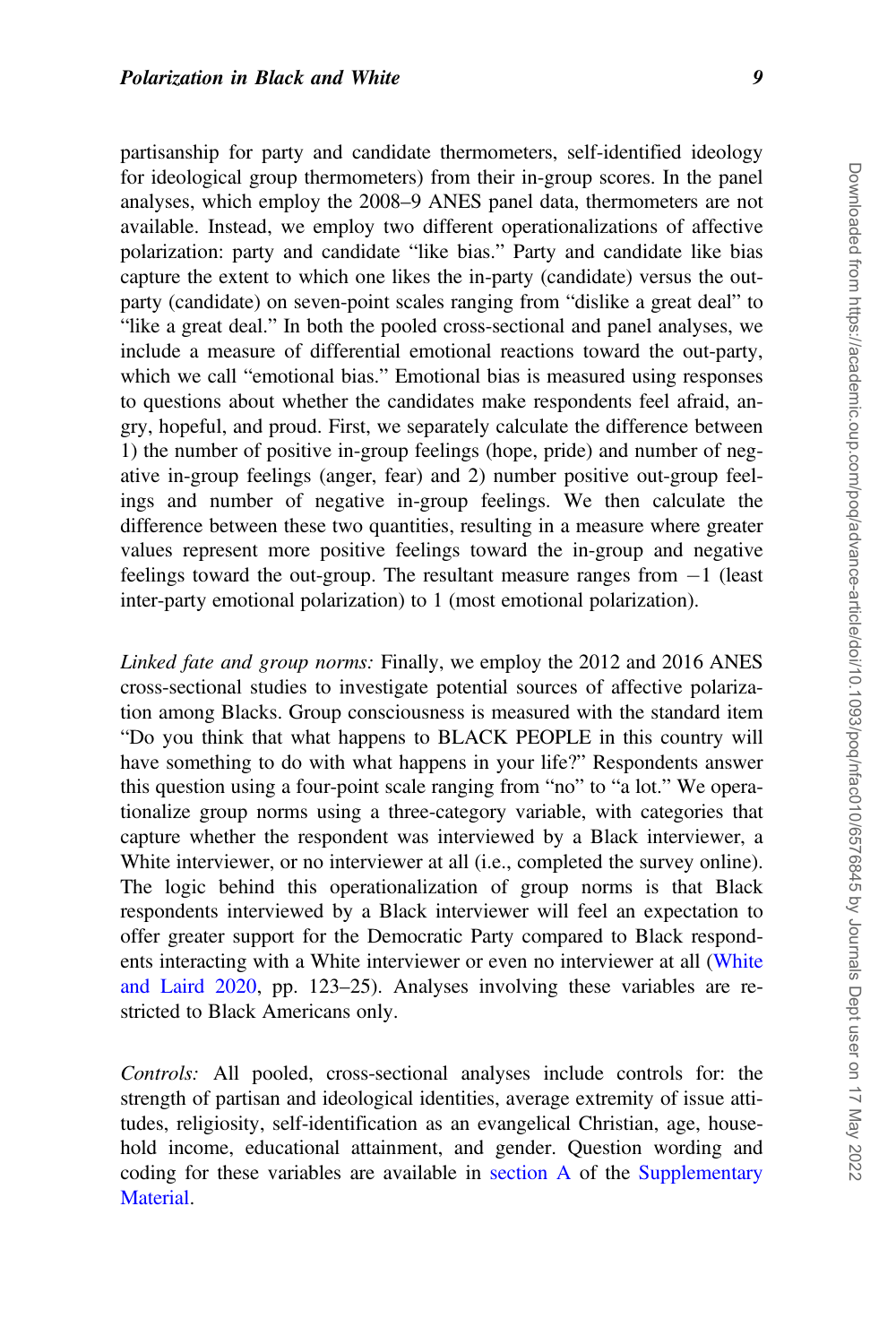## Empirical Results

#### ASYMMETRIC SORTING

We begin our analysis with an examination of sorting over time, by race and region. In the pooled ANES data (1972–2016), the correlation between partisan and ideological identities is only 0.18 for Blacks, on average. This value is 0.54 for non-Southern Whites and 0.49 for Southern Whites. In both absolute and relative terms, Blacks do not exhibit a high degree of congruence between partisan and ideological identities, at least as they are measured.

Moreover, unlike for Whites, the relative incongruence between partisan and ideological identities is stable over time. Figure 1 plots two quantities: the correlation between partisan and ideological identities over time, as well as the proportion of respondents who choose to not place themselves on the seven-point ideological scale, which has been declining over recent decades in the aggregate (e.g., [Halliez and Thornton 2020](#page-21-0)). For Blacks, there appears to be no trend in the correlations over time. In both 1972 and 2016, the correlation between partisan and ideological identities for Blacks was 0.24. Of course, this is not to say that Blacks are not at least somewhat sorted, in an absolute sense; a correlation of 0.24 is indicative of some correspondence between partisan and ideological identities. In a dynamic sense, however, Blacks do not seem to be sorting over time; this finding is replicated when substituting the ideological self-identification measure with a measure of operational ideology (see [section B](https://academic.oup.com/poq/article-lookup/doi/10.1093/poq/nfac010#supplementary-data) of the [Supplementary Material](https://academic.oup.com/poq/article-lookup/doi/10.1093/poq/nfac010#supplementary-data) for details).



Figure 1. Sorting and the proportion of people failing to identify with an ideological label over time. Black curves represent LOWESS smoothers. ANES Cumulative File, 1972–2016.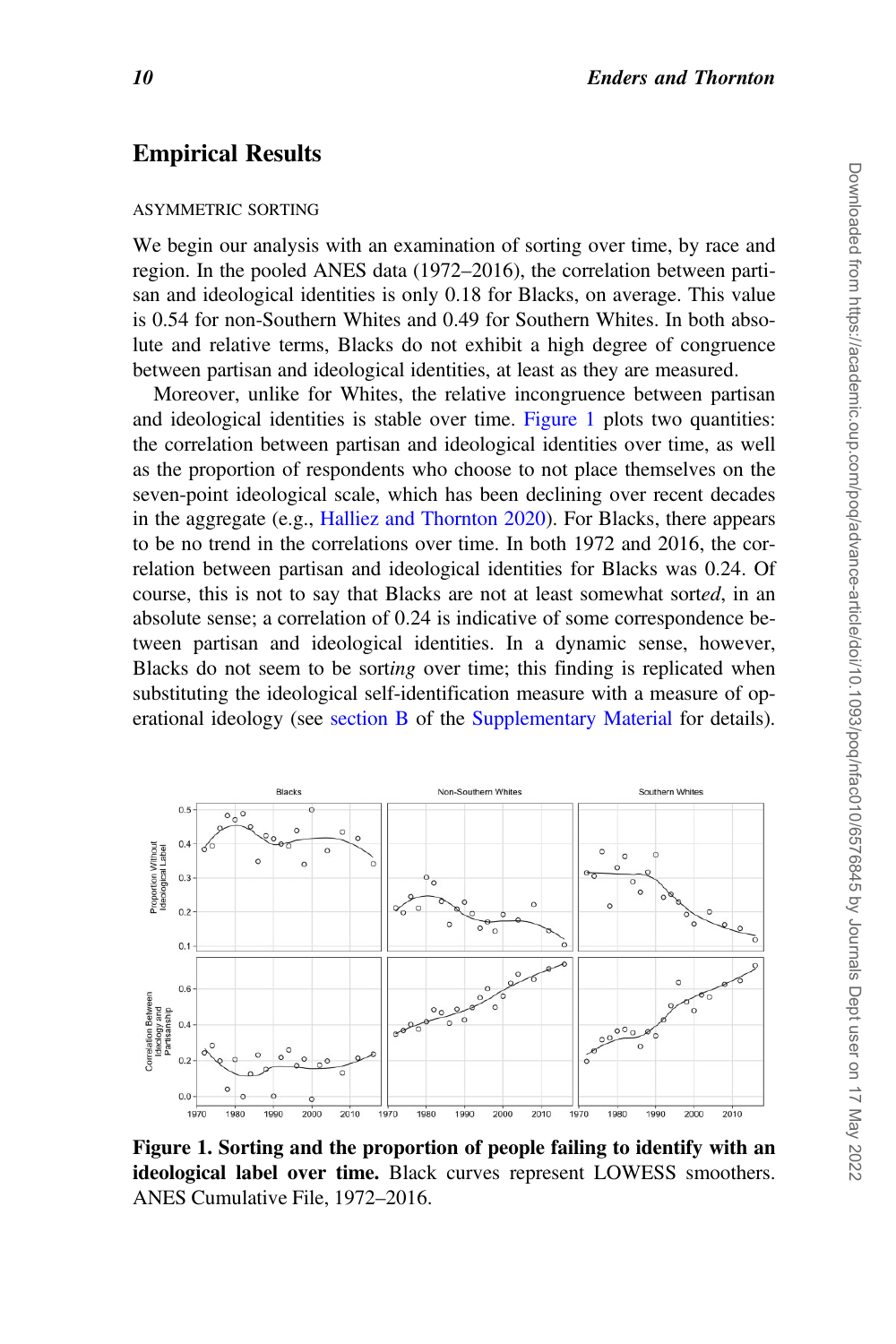We also fail to observe any systematic change in the proportion who identify with an ideological label. Even in the three most recent elections, 35–45 percent of Blacks do not place themselves on the standard seven-point scale, compared to fewer than 20 percent of Whites.

The picture for non-Southern Whites is a now familiar one: more individuals identify with an ideological label today than in previous decades, and these labels are increasingly linked to partisan identities. Southern Whites start the series less sorted than non-Southern Whites but "catch up" by the 1990s. Since the party realignment of the civil rights era, the correlation between partisan and ideological identities has sharply increased. The increase is nearly perfectly linear, with correlations more than doubling across time from 0.29 in 1972 to 0.74 in 2016. Put simply, at the beginning of the series, Whites differ across the regions, but these differences disappear in recent decades. Moreover, the proportion of Southern Whites failing to identify with an ideological label has dropped from more than a third to slightly more than 10 percent. Taken together, aggregate patterns of partisan-ideological sorting simply do not apply to Black Americans as they do to Whites, irrespective of region.

#### SYMMETRIC AFFECTIVE POLARIZATION

Next, we consider affective polarization across groups. We might expect, given theories about the psychological antecedents of affective polarization (e.g., [Mason 2015;](#page-22-0) [Mason 2016](#page-22-0); [Mason and Wronski 2018\)](#page-22-0), that because Black Americans have not sorted over time, they similarly should not have affectively polarized much. This is not to say that identity sorting is determinative, or the sole cause, of affective polarization for any group; however, the literature has converged around sorting as a primary cause of affective polarization.6

In-group/out-group thermometer differences among Blacks and Whites over time appear in [figure 2.](#page-11-0) As others have noted ([Iyengar, Sood, and](#page-22-0) [Lelkes 2012](#page-22-0)), affective polarization with respect to ideological labels has not increased much over time, though there appears to be a slight increase among all racial and regional groups moving from 2008 to 2012 and 2016. For ideological labels, then, the only difference between Black and White Americans is one of average level—the dynamic trends are similar.

Trends are different for the parties and their presidential candidates. For both sets of stimuli, there have been marked increases in affective polarization since the turn of the century. There are also some differences in trends across racial groups. When it comes to the parties, Black Americans have

<sup>6.</sup> Even work challenging this notion finds at least a reciprocal relationship between the two over time ([Lelkes 2018](#page-22-0))—in other words, there is *some* causal relationship between sorting and affective polarization.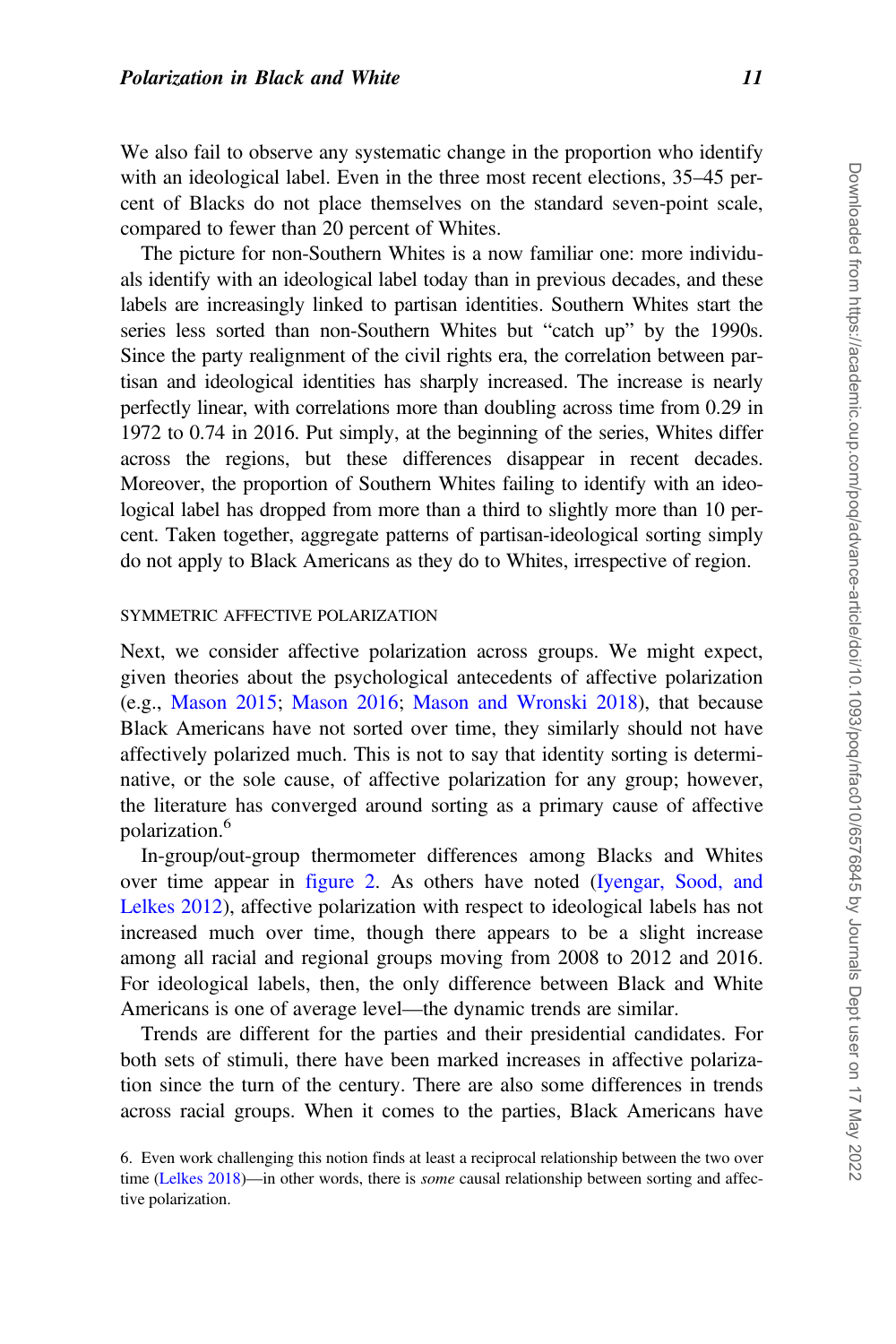<span id="page-11-0"></span>

Figure 2. Affective polarization over time by feelings toward parties, presidential candidates, and ideological groups. Black curves represent LOWESS smoothers. ANES Cumulative File, 1968–2016.

always been more affectively polarized than Southern and non-Southern Whites (who exhibit substantively identical trends), except in 2004, where there is no statistical difference between racial groups. Though trends are more variable with presidential candidates, Blacks have been more affectively polarized than (non-)Southern Whites since 2008. This may be partially owed to the presence of the nation's first Black president, though both 2016 major party candidates were White. Regardless, the marked increase in recent years does not diminish the finding of relatively high affective polarization among Blacks compared to Whites from 1976 to 1984.

#### CONNECTING SORTING TO AFFECTIVE POLARIZATION

Taken together, our analyses reveal that Blacks have certainly affectively polarized and, in two of three cases, polarized more than Whites. Though Whites have both sorted and affectively polarized, Blacks have only affectively polarized. That Blacks have not sorted but have affectively polarized prompts a question as to whether sorting is a viable explanation for affective polarization, which is an inherently dynamic process, across subgroups. If sorting is not related, or only weakly related, to affective polarization among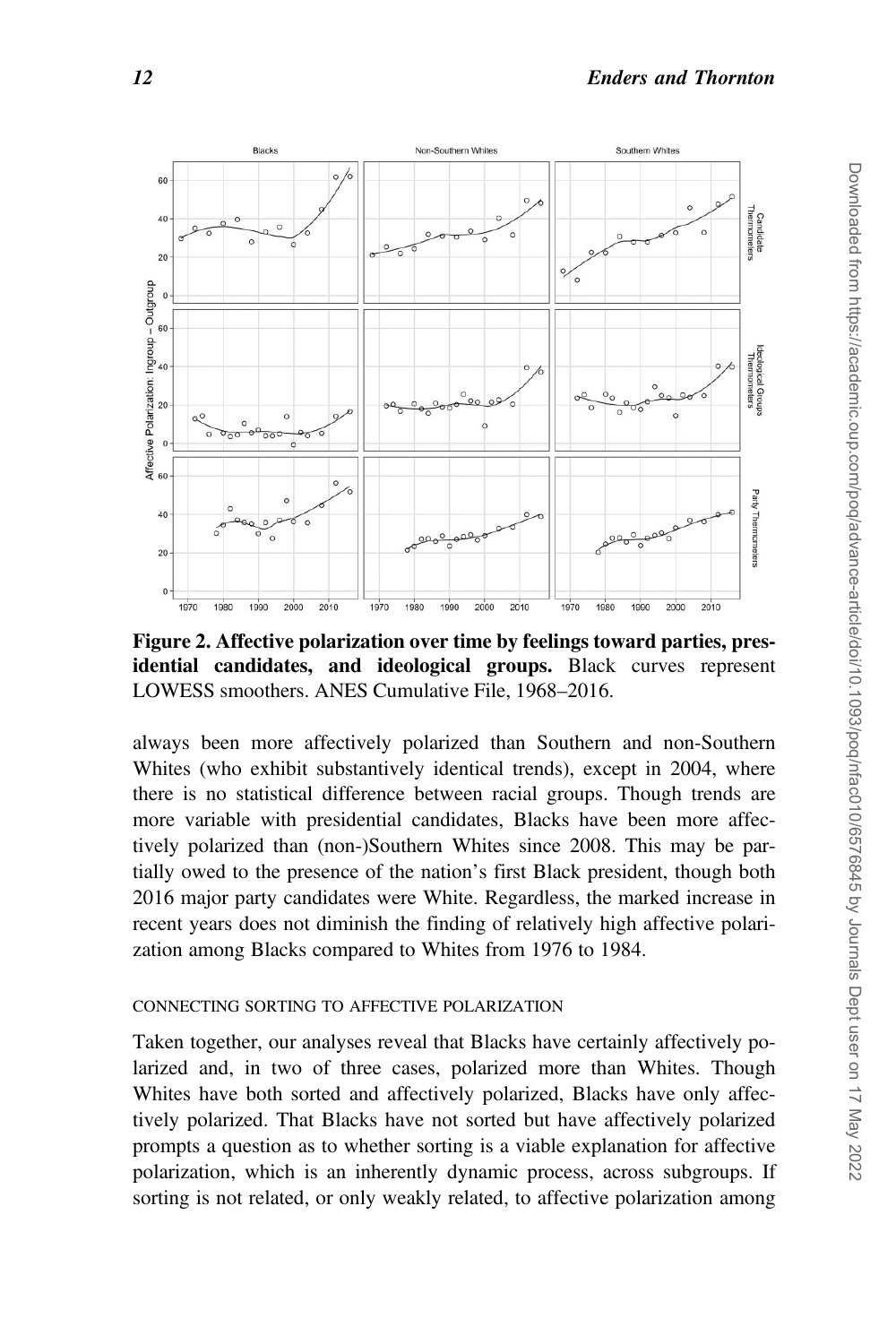Blacks, our theories about the social identity basis of affective polarization require refinement.

In order to investigate this relationship, we regress each measure of affective polarization from [figure 2—](#page-11-0)plus emotional bias—on sorting, as well as controls for the strength of one's partisan and ideological identities, the average extremity of one's issue attitudes, educational attainment, household income, church attendance, age, sex, and evangelicalism.<sup>7</sup> We interact sorting with dummy variables capturing race and region so that we may examine the effect of sorting conditional on these factors. We also cluster standard errors by year, as these models are estimated on the pooled 1972–2016 ANES data.<sup>8</sup> The relevant results of these models appear in [table 1](#page-13-0); coefficient estimates for controls appear in [section C](https://academic.oup.com/poq/article-lookup/doi/10.1093/poq/nfac010#supplementary-data) of the [Supplementary Material.](https://academic.oup.com/poq/article-lookup/doi/10.1093/poq/nfac010#supplementary-data) In each case we observe that the interaction term between sorting and race is statistically significant and correctly signed.

We present the primary quantities of interest—the marginal effect of sorting by race/region for each dependent variable—in [figure 3](#page-14-0). In all cases, the marginal effect for sorting is statistically identical for Southern and non-Southern Whites, and statistically smaller for Black Americans than Whites. The connection between sorting and affective polarization is significantly weaker among Blacks compared to Whites.

Although the pattern of conditional effects in [figure 3](#page-14-0) provides correlational support for our theory that the connection between sorting and affective polarization is weaker among Black Americans than Whites, pooled cross-sectional data is incapable of shedding light on the causal relationship between our key constructs. To provide a more rigorous test of the causal impact of sorting on affective polarization (or lack thereof), we turn to the 2008–9 ANES panel data—the most recent publicly available dataset that contains both an adequate sample of Blacks and the indicators necessary to measure sorting and affective polarization. Of course, panel data cannot definitively prove causality either; our model must be specified correctly to do so, which we can never know for certain. That said, patterns of coefficients similar to those observed in [figure 3](#page-14-0) would help establish the robustness of previous findings.

[Table 2](#page-15-0) contains estimates from three panel models, each of which contains one equation per racial/regional group. We regress—via full information maximum likelihood—measures of partisan and candidate like bias, as well as emotional bias, on sorting and controls for educational attainment,

<sup>7.</sup> All variables were rescaled to range from 0 to 1 for ease of interpretation.

<sup>8.</sup> Employing year fixed effects, rather than clustering standard errors by years, does not greatly impact substantive results. One difference is that sorting is more strongly related to candidate affective polarization in the South compared to the non-South in the pooled sample, though this difference diminishes over time.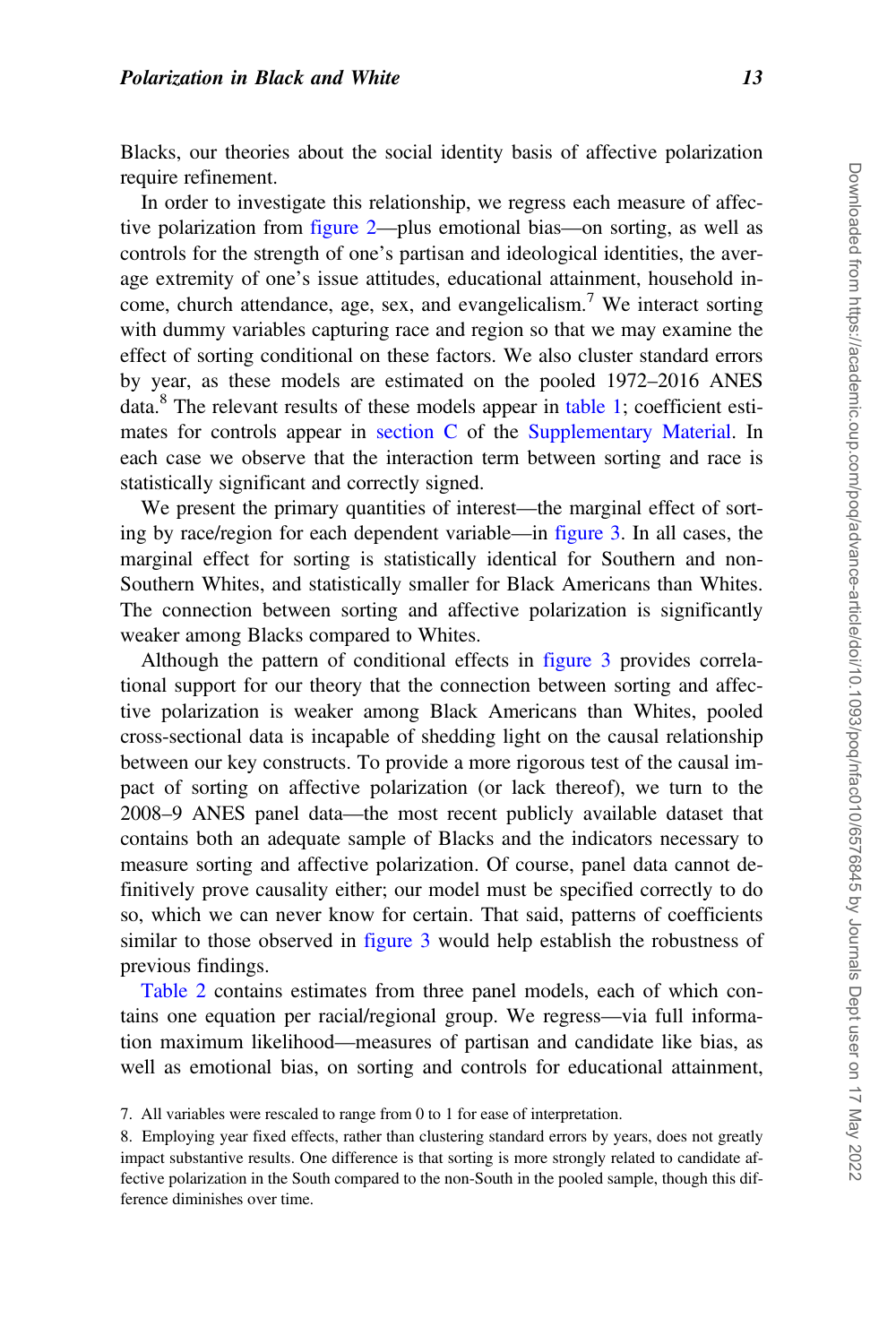|                                 | Party<br>therms. | Candidate<br>therms. | Ideology<br>therms. | Emotional<br>bias |
|---------------------------------|------------------|----------------------|---------------------|-------------------|
| Sorting                         | 0.164            | 0.294                | 0.278               | 0.559             |
|                                 | (0.011)          | (0.026)              | (0.020)             | (0.022)           |
|                                 | < 0.001          | < 0.001              | < 0.001             | < 0.001           |
| Southern White                  | 0.000            | $-0.021$             | 0.021               | $-0.005$          |
|                                 | (0.004)          | (0.015)              | (0.004)             | (0.015)           |
|                                 | 0.984            | 0.193                | < 0.001             | 0.728             |
| <b>Black</b>                    | 0.070            | 0.097                | $-0.020$            | 0.199             |
|                                 | (0.014)          | (0.024)              | (0.005)             | (0.039)           |
|                                 | < 0.001          | 0.002                | 0.002               | 0.001             |
| Sorting $\times$ Southern White | 0.015            | 0.039                | $-0.016$            | 0.014             |
|                                 | (0.011)          | (0.030)              | (0.011)             | (0.043)           |
|                                 | 0.177            | 0.212                | 0.185               | 0.759             |
| Sorting $\times$ Black          | $-0.060$         | $-0.161$             | $-0.107$            | $-0.340$          |
|                                 | (0.012)          | (0.029)              | (0.016)             | (0.046)           |
|                                 | < 0.001          | < 0.001              | < 0.001             | < 0.001           |
| Constant                        | 0.498            | 0.545                | 0.462               | 0.119             |
|                                 | (0.007)          | (0.010)              | (0.008)             | (0.024)           |
|                                 | < 0.001          | < 0.001              | < 0.001             | 0.001             |
| $R^2$                           | 0.269            | 0.190                | 0.266               | 0.137             |
| $\boldsymbol{n}$                | 17,908           | 14,766               | 13,884              | 12,360            |

<span id="page-13-0"></span>Table 1. Regressions of affective polarization measures on sorting and controls (pooled 1972–2016 ANES data)

NOTE.—OLS coefficients with standard errors in parentheses and p-values (two-tailed). Full results presented in [Section C](https://academic.oup.com/poq/article-lookup/doi/10.1093/poq/nfac010#supplementary-data) of the [Supplementary Material.](https://academic.oup.com/poq/article-lookup/doi/10.1093/poq/nfac010#supplementary-data)

age, gender, and past measurements of affective polarization. Party and candidate like bias were assessed in waves 6 (June 2008) and 9 (September 2008) of the study, emotional bias in waves 9 (September 2008) and 11 (November 2008). Sorting and all control variables were measured in wave 1 (January 2008).

For each measure of affective polarization at  $t$ , we observe statistically significant associations with sorting at  $t-1$  among Whites, but not among Black Americans. Although we must be careful not to make Type II errors by inferring from null results, we have two reasons to be confident in these findings. First, the number of Southern Whites in the model samples is actually smaller than the number of Blacks (by  $n = 61$ ). Second, the coefficient estimates for sorting at  $t-1$  are smaller for Blacks than (non-)Southern Whites, irrespective of statistical significance. If the estimates were similar in magnitude, but not statistically significant, we may be worried about a null finding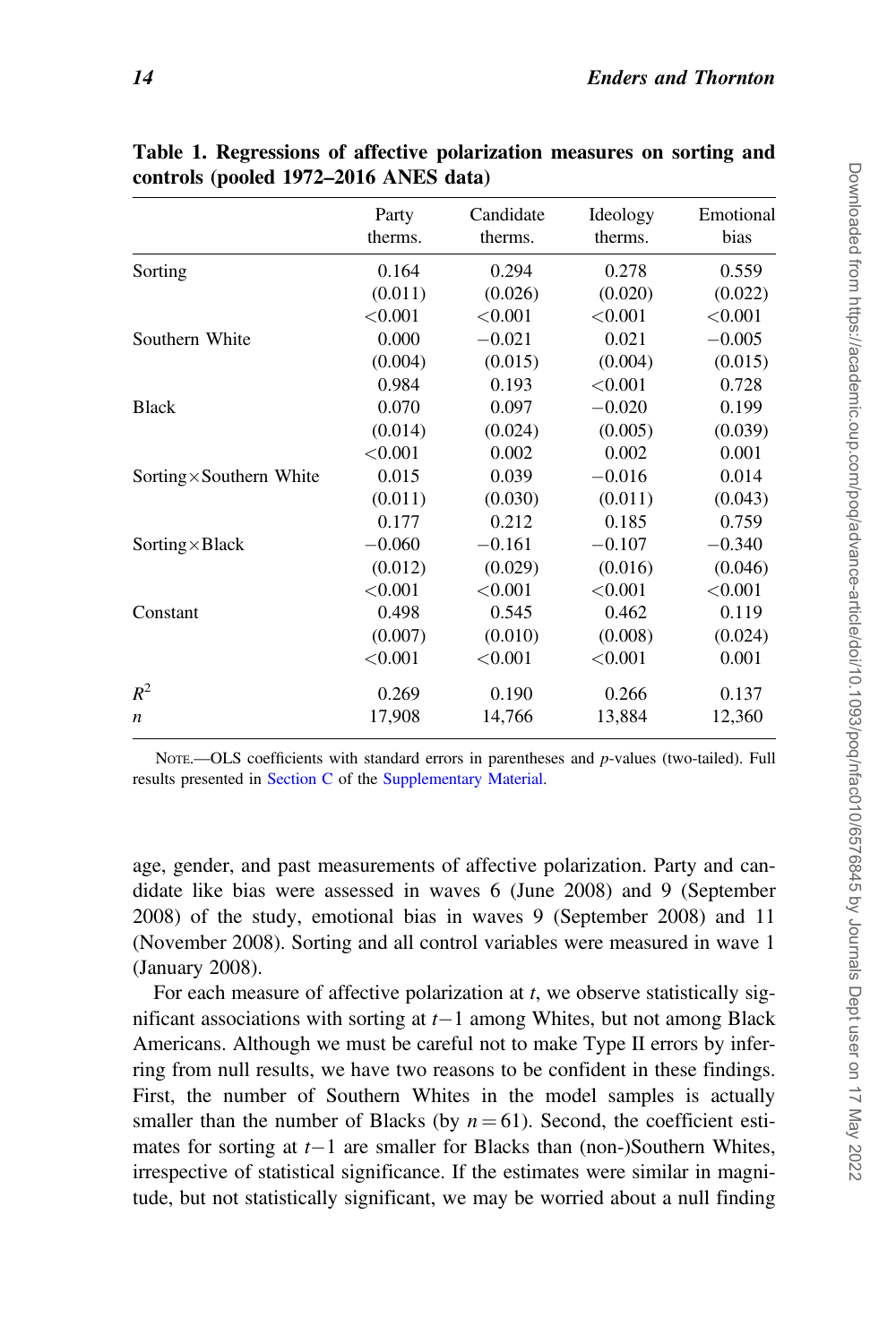<span id="page-14-0"></span>

Figure 3. Conditional effect of sorting on affective polarization, by group. Vertical lines rep resent 95% confidence intervals. Pooled 1972–2016 ANES data.

being an artifact of small sample size; however, this is not what we find. Taking time into account, there is no connection between sorting and affective polarization for Blacks.

## THE SOCIAL ORIGINS OF AFFECTIVE POLARIZATION AMONG BLACKS

The lack of partisan-ideological sorting among Black Americans still leaves open the important question of what does drive the affective polarization we observe. As with White Americans, or any other racial or ethnic group, a confluence of factors—some of which we outlined above—are likely at play. Here, we examine the impact of two explanations for Black affective polarization derived from the broader Black public opinion literature: linked fate and group norms. These concepts are particularly attractive candidates for filling the explanatory void left by sorting because they both involve social identity—affective attachments to social groups.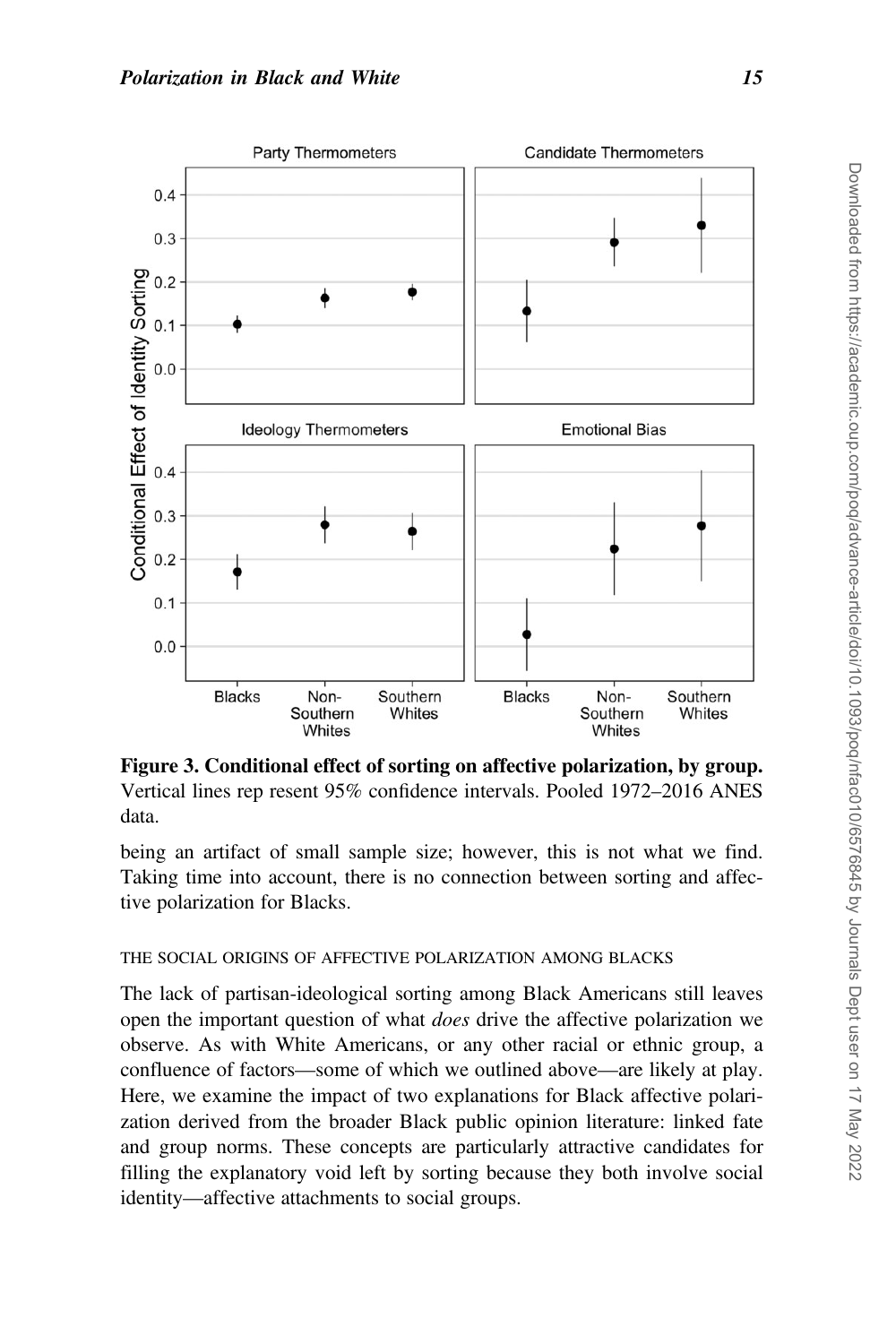|                        |                    | Party like bias,                                                     |                                                            |                                                         | Candidate like bias,                                       |                                                                    |                                   | Emotional bias,                                                                                                                              |                                                           |
|------------------------|--------------------|----------------------------------------------------------------------|------------------------------------------------------------|---------------------------------------------------------|------------------------------------------------------------|--------------------------------------------------------------------|-----------------------------------|----------------------------------------------------------------------------------------------------------------------------------------------|-----------------------------------------------------------|
|                        | άŚ                 | N. White                                                             | S. White                                                   | Black                                                   | N. White                                                   | S. White                                                           | Black                             | N. White                                                                                                                                     | S. White                                                  |
|                        | $\overline{60}$    |                                                                      |                                                            |                                                         |                                                            |                                                                    |                                   |                                                                                                                                              |                                                           |
|                        | 078)<br>001        |                                                                      |                                                            |                                                         |                                                            |                                                                    |                                   |                                                                                                                                              |                                                           |
|                        |                    | $\begin{array}{c} 0.139 \\ (0.030) \\ \hline 0.0001 \end{array}$     | $\begin{array}{c} 0.166 \\ (0.041) \\ < 0.001 \end{array}$ | $\begin{array}{c} 0.004 \\ 0.051) \\ 0.930 \end{array}$ | $\begin{array}{c} 0.147 \\ (0.026) \\ -0.001 \end{array}$  | $\begin{array}{c} 0.178 \\ (0.037) \\ \textrm{<}0.001 \end{array}$ | $\frac{-0.045}{(0.079)}$<br>0.568 | $\begin{array}{c} 0.078 \\ 0.028) \\ 0.005 \end{array}$                                                                                      | $\begin{array}{c} 0.100 \\ 0.047) \\ 0.032 \end{array}$   |
| $DVt-1$                | 0.786              |                                                                      |                                                            |                                                         |                                                            |                                                                    |                                   |                                                                                                                                              |                                                           |
|                        | $(0.053)$<br>0.249 | $\begin{array}{c} 0.738 \\ 0.024) \\ (-6.024) \\ -0.001 \end{array}$ | $\begin{array}{c} 0.709 \\ 0.032) \\ 0.001 \end{array}$    | $\frac{0.917}{(0.270)}$<br>(0.270)                      | $\begin{array}{c} 0.750 \\ (0.019) \\ (0.001) \end{array}$ | $\begin{array}{c} 0.733 \\ 0.028) \\ -0.001 \end{array}$           | $\frac{0.573}{(0.048)}$           | $\begin{array}{c} 0.631 \\ 0.017) \\ -0.001 \end{array}$                                                                                     | $\begin{array}{c} 0.649 \\ (0.034) \\ (0.001 \end{array}$ |
|                        |                    |                                                                      |                                                            |                                                         |                                                            |                                                                    |                                   |                                                                                                                                              |                                                           |
|                        | 502                | 2,928                                                                | $\frac{41}{3}$                                             | 502                                                     | 2,928                                                      | $\frac{4}{1}$                                                      | 502                               | 2,928                                                                                                                                        | 441                                                       |
| Supplementary Material |                    |                                                                      |                                                            |                                                         |                                                            |                                                                    |                                   | NorE—Standardized MLE coefficients with standard errors in parentheses and p-values (two-tailed). Full results presented in section C of the |                                                           |

| l                                                                                                                                                                                                                              |        |
|--------------------------------------------------------------------------------------------------------------------------------------------------------------------------------------------------------------------------------|--------|
| l<br>l                                                                                                                                                                                                                         |        |
|                                                                                                                                                                                                                                |        |
| i                                                                                                                                                                                                                              |        |
|                                                                                                                                                                                                                                |        |
|                                                                                                                                                                                                                                |        |
|                                                                                                                                                                                                                                |        |
|                                                                                                                                                                                                                                |        |
| ١                                                                                                                                                                                                                              |        |
| in the contract of the contract of the contract of the contract of the contract of the contract of the contract of the contract of the contract of the contract of the contract of the contract of the contract of the contrac |        |
|                                                                                                                                                                                                                                |        |
|                                                                                                                                                                                                                                |        |
|                                                                                                                                                                                                                                |        |
|                                                                                                                                                                                                                                |        |
|                                                                                                                                                                                                                                |        |
|                                                                                                                                                                                                                                |        |
|                                                                                                                                                                                                                                |        |
|                                                                                                                                                                                                                                |        |
|                                                                                                                                                                                                                                |        |
|                                                                                                                                                                                                                                |        |
|                                                                                                                                                                                                                                |        |
| ı                                                                                                                                                                                                                              |        |
|                                                                                                                                                                                                                                |        |
|                                                                                                                                                                                                                                |        |
|                                                                                                                                                                                                                                |        |
|                                                                                                                                                                                                                                |        |
|                                                                                                                                                                                                                                |        |
|                                                                                                                                                                                                                                |        |
|                                                                                                                                                                                                                                |        |
|                                                                                                                                                                                                                                |        |
|                                                                                                                                                                                                                                |        |
| ľ                                                                                                                                                                                                                              |        |
|                                                                                                                                                                                                                                |        |
| 5                                                                                                                                                                                                                              | c<br>C |
|                                                                                                                                                                                                                                |        |

<span id="page-15-0"></span>16 Enders and Thornton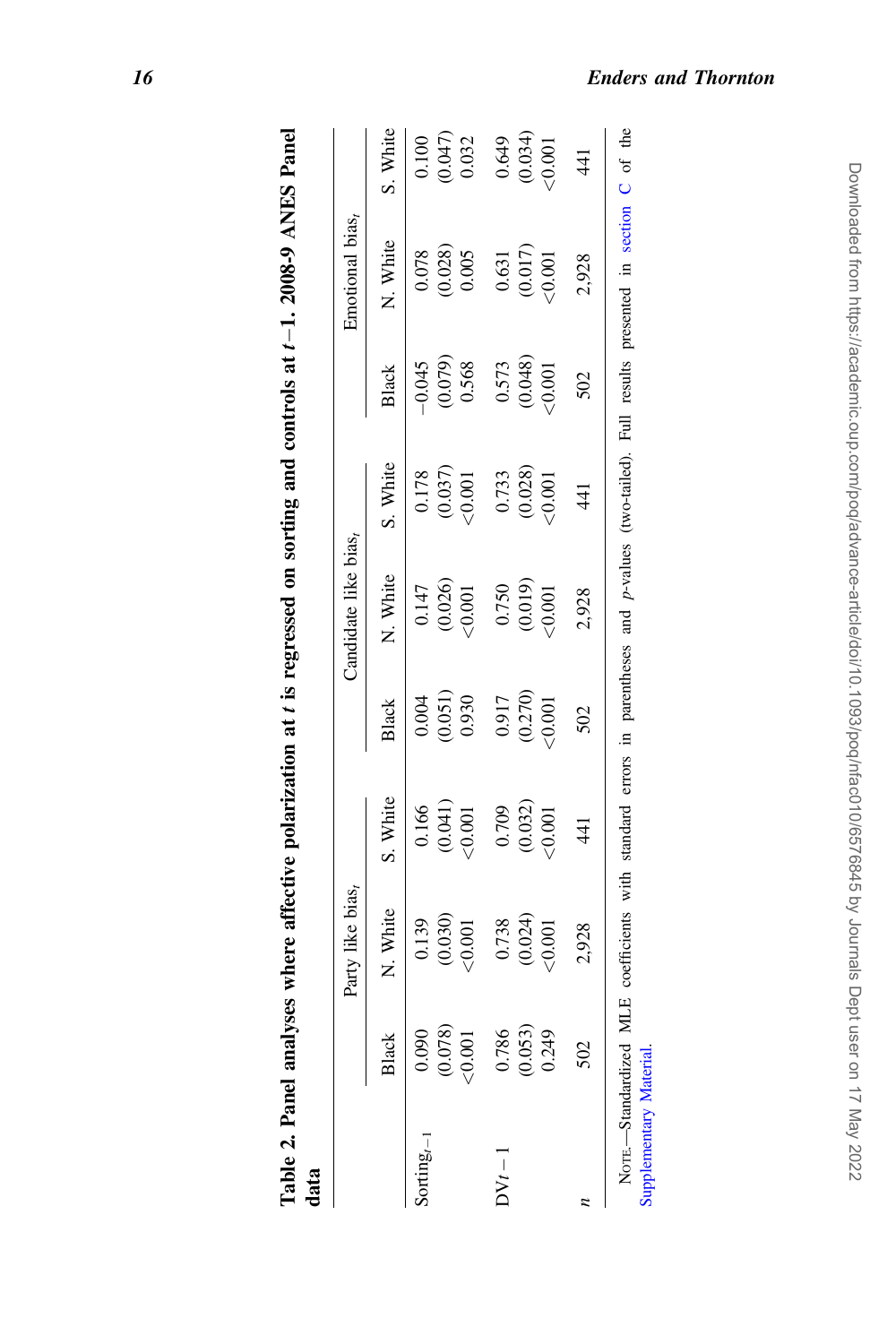We test this possibility using the 2012 and 2016 ANES cross-sectional studies. Given that we have only two survey years with imbalanced sample sizes (due to the ANES oversampling Blacks in 2012), we opt for a simple pooled analysis with a dummy variable to control for year effects. And, because both hypotheses suggest more support for the Democratic Party, we slightly alter our dependent variables: rather than the difference between ingroup and out-group ratings, we recode the variables so higher values now represent warmer feelings toward the Democratic Party, Democratic candidate, and liberals. Because our dependent variables now capture both the strength and direction of attitudes, we now control for partisanship, ideological self-identification, and issue attitudes (coded so that greater values represent more liberal responses)—each of which combines direction and strength—rather than the strength of these orientations alone.

We begin with a test of the group norms expectation. To do so, we extend the analysis presented by [White and Laird \(2020,](#page-23-0) pp. 137–38), who examine candidate affect in 2012, by also examining three other measures of affective polarization. Per the operationalization outlined above, we do this by including dummy variables that account for White and Black interviewers, which are compared to a "control group" of respondents interviewed on the internet. While we cannot treat these as randomized treatments, we do need to be cautious not to control for variables that have themselves been affected by the race of interviewer or survey mode, similar to post-treatment effects in true experimental settings. In particular, including such variables will bias our estimate of the impact of our variables of interest. Both partisanship [\(Wamble et al. 2021](#page-23-0))—which we normally expect to be very stable (e.g., [Green, Palmquist, and Schickler 2002](#page-21-0))—and linked fate are related to interviewer race and survey mode.<sup>9</sup> We do, however, control for those variables that may influence the race of interviewer and survey mode: age, marital status, income, and gender, in addition to year. Our expectation, per the theory outlined above, is that Black respondents with a Black interviewer will express greater levels of affective polarization than those interacting with a White interviewer, or even no interviewer at all (i.e., online).

Full model results appear in [section C](https://academic.oup.com/poq/article-lookup/doi/10.1093/poq/nfac010#supplementary-data) of the [Supplementary Material](https://academic.oup.com/poq/article-lookup/doi/10.1093/poq/nfac010#supplementary-data). Here, we present predicted values for variables of interest in [figure 4.](#page-17-0) For both candidate and party feeling thermometers, as well as emotional bias, we observe a statistically significant difference in affective polarization between those interviewed by a Black interviewer and those interviewed over the internet. Moreover, we observe that respondents with a White interviewer were less affectively polarized relative to both other groups for all four measures, consistent with [Davis's \(1997\)](#page-21-0) argument that Black respondents often seek to appease White interviewers. Many of these differences are quite large—

9. We demonstrate in [section D](https://academic.oup.com/poq/article-lookup/doi/10.1093/poq/nfac010#supplementary-data) of the [Supplementary Material](https://academic.oup.com/poq/article-lookup/doi/10.1093/poq/nfac010#supplementary-data) that Black respondents identify more strongly with the Democratic Party when interviewed by a Black interviewer.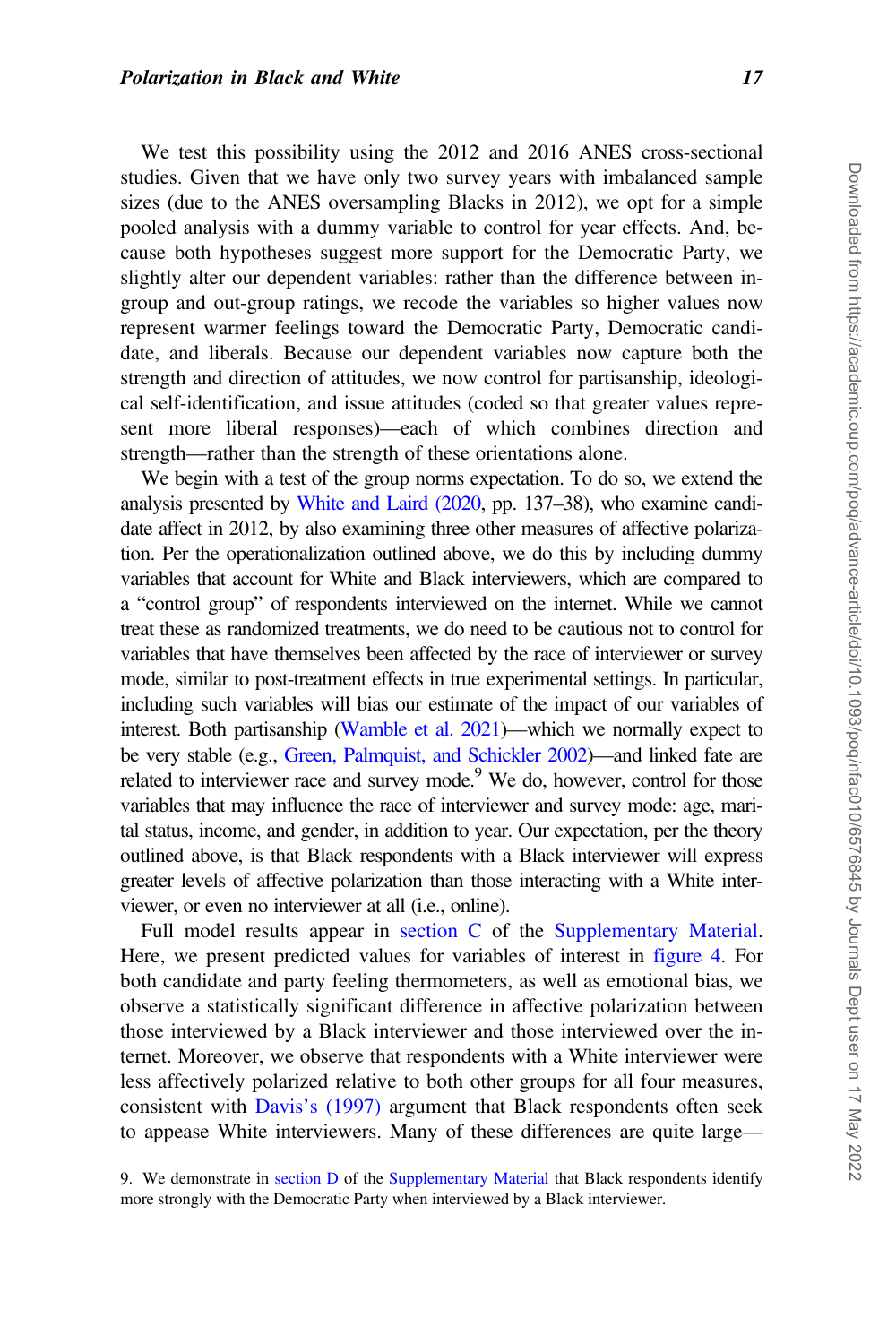<span id="page-17-0"></span>

Figure 4. The relationship between feeling thermometer ratings and race of interviewer and survey mode. Points represent predicted values. Black respondents only. Vertical lines represent 95% confidence intervals.

there is nearly a 20-point average difference in party and candidate thermometers between Black respondents who interacted with a Black interviewer and those who interacted with a White interviewer.

To examine the relationship between linked fate and affective polarization, we estimate models similar to those in [table 1](#page-13-0) while adding a measure of linked fate and controlling for race of interviewer and survey mode (the dummy variables for race of interviewer are purely statistical controls in these models, per our earlier discussion about post-treatment bias).<sup>10</sup> We

<sup>10.</sup> There might be some concern that utilizing a year with Obama on the ballot biases these results in favor of confirmation. In [section D](https://academic.oup.com/poq/article-lookup/doi/10.1093/poq/nfac010#supplementary-data) of the [Supplementary Material,](https://academic.oup.com/poq/article-lookup/doi/10.1093/poq/nfac010#supplementary-data) we extend our analysis to other years and datasets.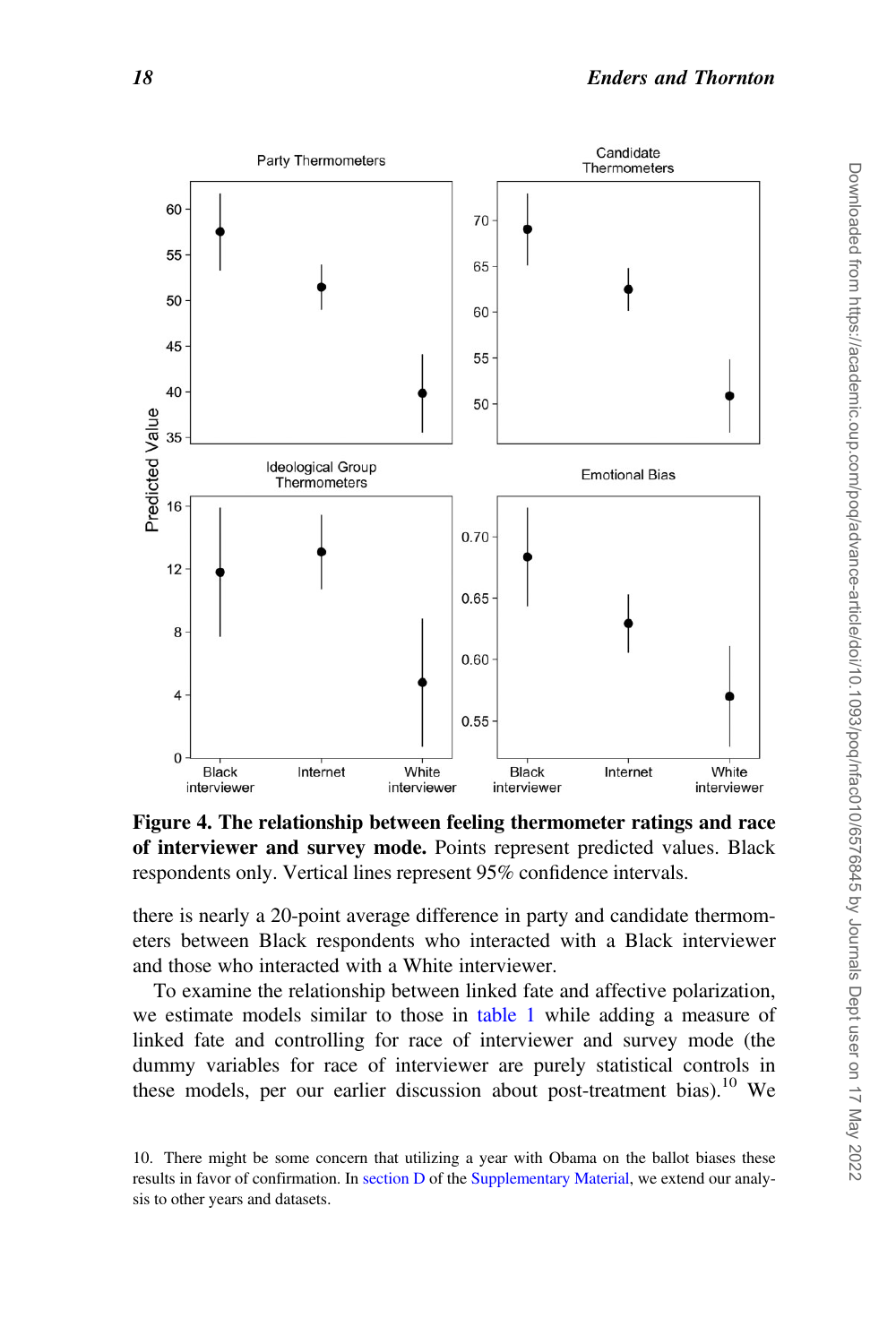

Figure 5. The relationship between feeling thermometer ratings and linked fate. Black respondents only. Values represent predicted values (including predicted probabilities for anger). Shaded areas represent 95% confidence intervals.

present the result of interest as predicted values in figure 5; full results are presented in [section C](https://academic.oup.com/poq/article-lookup/doi/10.1093/poq/nfac010#supplementary-data) of the [Supplementary Material](https://academic.oup.com/poq/article-lookup/doi/10.1093/poq/nfac010#supplementary-data). Linked fate is positively and statistically significantly associated with all four measures of positive attitudes toward the Democratic Party. While the relationship is somewhat modest (10–15 thermometer points; an increase of 0.116 in emotional bias), we emphasize that this is only one of many sources of affective polarization among Black Americans. Importantly, it is an explanation that is likely more operational among Black than White Americans, thus providing some explanation for Black affective polarization in the absence of sorting. Our results indicate that both explanations—linked fate and group norms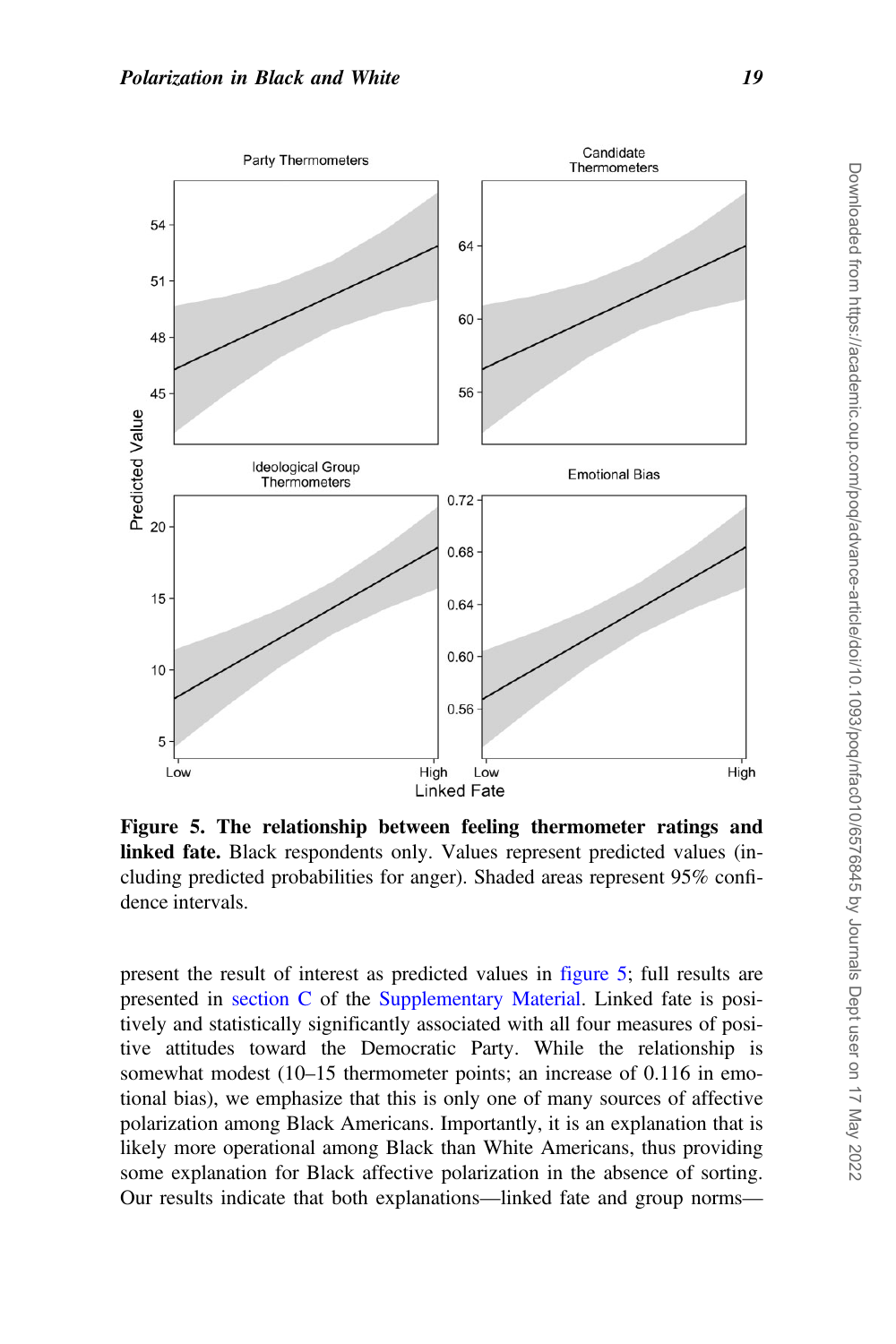appear to partially account for affective polarization among Blacks in the absence of sorting.

# **Conclusion**

Both the increasing congruence between, and inter-group emotional divisions within, partisan and ideological identities—the psychological foundations of American political behavior—are undoubtedly important processes that have developed over the course of the past half century. However, this process has not unfolded in a uniform fashion across the mass public. We demonstrate not only that Black Americans have not sorted over time, but also that they have affectively polarized, just as Whites have. In doing so, we highlighted how the correspondence between political identities for a group that was incorporated into a changing political system, Southern Whites, is considerably stronger compared to a group who was not incorporated to the same extent, Black Americans. We also found that, for Blacks, partisan sorting is not as strongly related to affective polarization as it is for Whites, where it is related at all. This is not to say, however, that social identity does not play a role in affective polarization for Black Americans. To the contrary, we find that both group norms and linked fate are related to Black affective polarization.

Our contribution is twofold. First, we demonstrate that partisanideological sorting, while an impactful process for some Americans, simply does not apply to all social groups in the same way. The divergent patterns in sorting along racial lines suggest that theories of identity sorting are incomplete. Though previous work has, for instance, examined sorting by region and generational cohorts [\(Levendusky 2009](#page-22-0)), "investigation" of racial trends has largely been confined to dummy variable controls for racial groups in regression models. We urge scholars to more carefully consider potentially important sources of heterogeneity in the various flavors of political sorting and polarization, especially when it comes to salient identities such as race.

Second, we show that other, group-specific elements of social identity and the political experience that engenders it are, indeed, related to affective polarization. Thus, even though partisan-ideological sorting does not neatly apply to all Americans, the centrality of social identities to political behavior and public opinion remains ([Mason 2018b](#page-22-0); [Mason and Wronski 2018\)](#page-22-0). That said, if scholars of political behavior are correct in increasingly centering theories of political behavior on social identities, such identities must be more carefully understood and incorporated into models of political opinion and behavior. Although Republicans' feelings about Democrats and Blacks' feelings about Whites are surely important, investigations into such phenomena are overly reductionist and coarse in their treatment of identities, including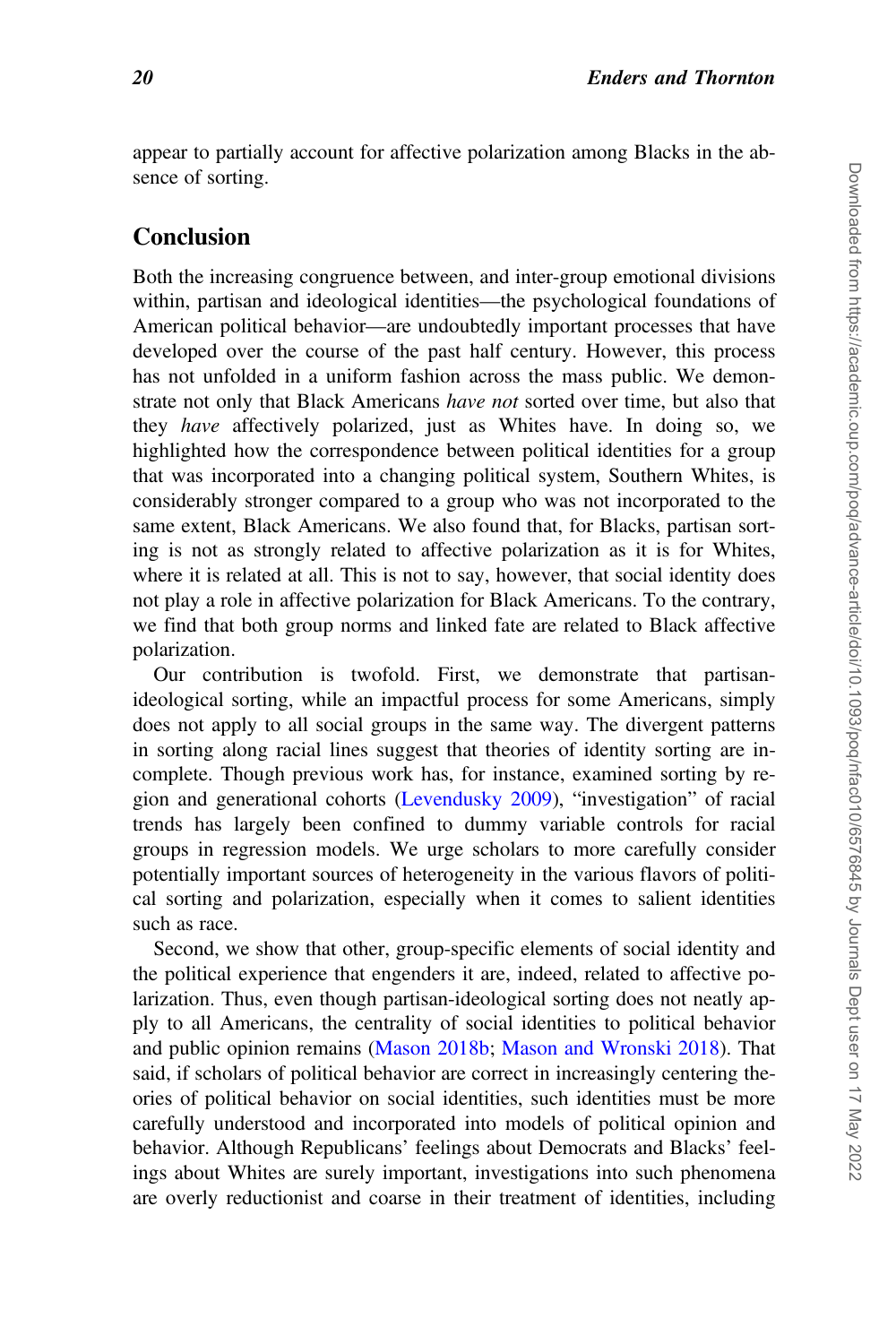<span id="page-20-0"></span>the interaction between, and relative salience of, the multiple political and social identities that define individuals. Relatedly, a productive avenue for future research might entail an examination of the relative contribution of identity- and issue-based foundations of polarization across different racial and ethnic groups, especially given evidence that affective polarization may partially arise from ideological concerns (e.g., [Webster and Abramowitz](#page-23-0) [2017](#page-23-0); [Lelkes 2019](#page-22-0)), although these findings may be "hampered by reliance on measures of policy preferences that strongly correlate with partisanship" [\(Dias and Lelkes 2021,](#page-21-0) p. 5).

Our study is not without limitations. Although we attempt to engage with questions of causality, even panel data and our analysis of interviewer race and mode effects have limitations. This problem is exacerbated by the fact that few datasets contain enough information from people of color to conduct even correlational analyses. Consider the inconsistencies regarding the role of group consciousness in the extant literature (e.g., [Gay and Tate 1998](#page-21-0); [Davis and Brown 2002](#page-21-0)). We suspect that these inconsistencies partially result from relatively small samples, which will inherently lead to noisier estimates. Simply put, quality observational data is crucially important given the inherent difficulty of manipulating constructs such as partisanship and linked fate, and other group norms via experimentation. Moreover, Black Americans are but one of many social groups for which patterns in partisanideological sorting and affective polarization may differ. We urge behavior scholars to carefully consider how both theories and operationalizations of key constructs may differentially apply to "the mass public" and to investigate asymmetries among racial and ethnic subgroups, especially.

## Data Availability Statement

REPLICATION DATA AND DOCUMENTATION will be available within 12 months of publication at [https://dataverse.harvard.edu/dataverse/](https://dataverse.harvard.edu/dataverse/adamenders) [adamenders](https://dataverse.harvard.edu/dataverse/adamenders).

## Supplementary Material

[SUPPLEMENTARY MATERIAL](https://academic.oup.com/poq/article-lookup/doi/10.1093/poq/nfac010#supplementary-data) may be found in the online version of this article: [https://doi.org/10.1093/poq/nfac010.](https://doi.org/10.1093/poq/nfac010)

## **References**

Abramowitz, Alan I., and Kyle L. Saunders. 1998. "Ideological Realignment in the U.S. Electorate." Journal of Politics 60:634–52.

Beck, Paul Allen. 1977. "Partisan Dealignment in the Postwar South." American Political Science Review 71:477–96.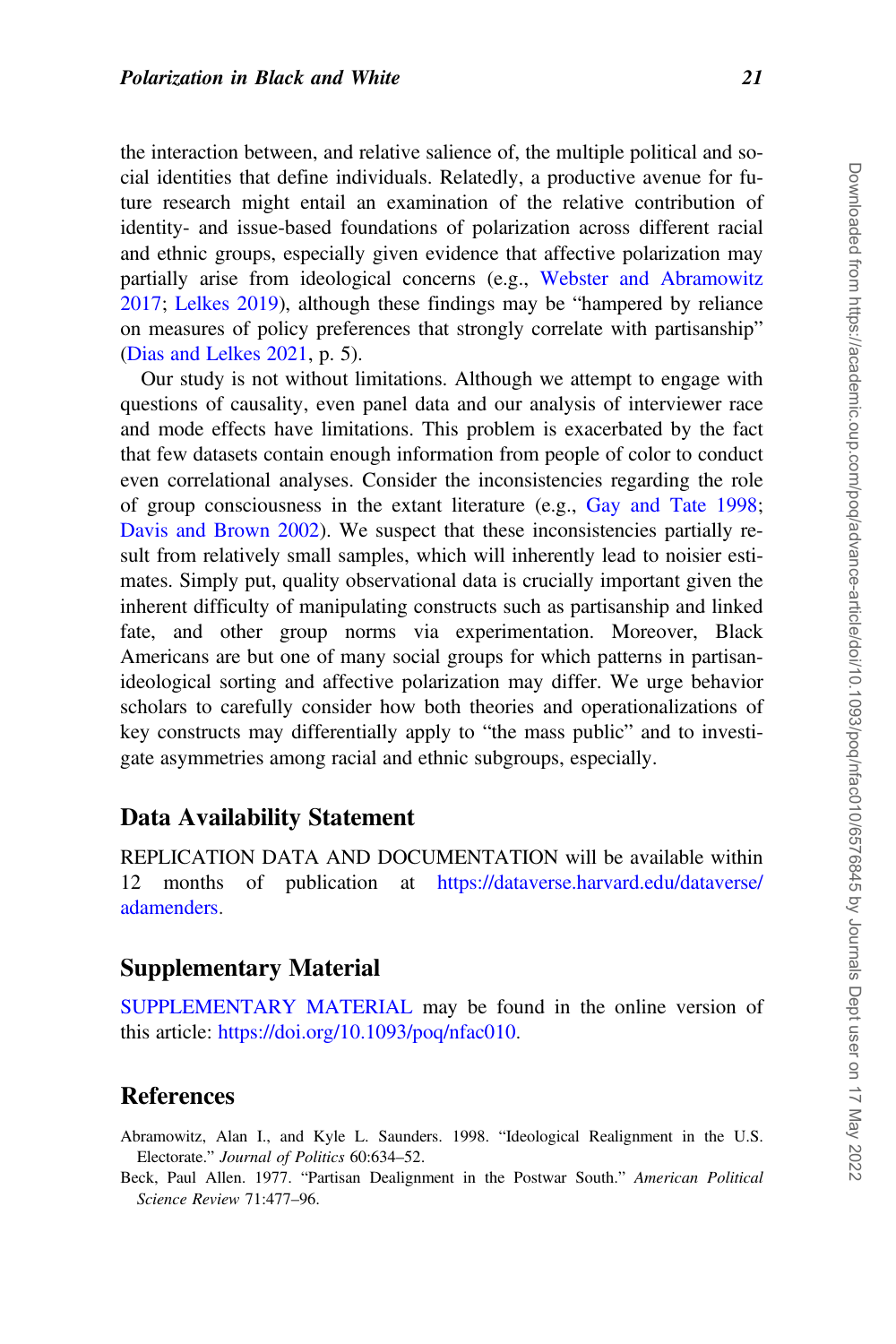- <span id="page-21-0"></span>Black, Earl, and Merle Black. 2002. The Rise of Southern Republicans. Cambridge, MA: Harvard University Press.
- Brewer, Mark D., and Jeffrey M. Stonecash. 2001. "Class, Race Issues, and Declining White Support for the Democratic Party in the South." Political Behavior 23:131–55.
- Brown, Tony N., and Chase L. Lesane-Brown. 2006. "Race Socialization Messages Across Historical Time." Social Psychology Quarterly 69:201–13.
- Carmines, Edward G., and Harold W. Stanley. 1992. "The Transformation of the New Deal Party System: Social Groups, Political Ideology, and Changing Partisanship Among Northern Whites, 1972–1988." Political Behavior 14:213–37.
- Carmines, Edward G., and James A. Stimson. 1989. Issue Evolution: Race and the Transformation of American Politics. Princeton, NJ: Princeton University Press.
- Ciuk, David J. 2017. "Democratic Values? A Racial Group-Based Analysis of Core Political Values, Partisanship, and Ideology." Political Behavior 39:479–501.
- Davis, Darren W. 1997. "The Direction of Race of Interviewer Effects among African-Americans: Donning the Black Mask." American Journal of Political Science 41:309–22.
- Davis, Darren W., and Ronald E. Brown. 2002. "The Antipathy of Black Nationalism: Behavioral and Attitudinal Implications of an African American Ideology." American Journal of Political Science 46:239–52.
- Dawson, Michael. 1994. Behind the Mule: Race and Class in African-American Politics. Princeton, NJ: Princeton University Press.
- Defenderfer, Jessy. 2019. "The Effect of Human Values on Party Identification and Ideology for Black and White Partisans." Social Science Quarterly 100:2240-55.
- Demo, David H., and Michael Hughes. 1990. "Socialization and Racial Identity Among Black Americans." Social Psychology Quarterly 53:364-74.
- Dias, Nicholas, and Yphtach Lelkes. 2021. "The Nature of Affective Polarization: Disentangling Policy Disagreement from Partisan Identity." American Journal of Political Science
- Druckman, James N., and Matthew S. Levendusky. 2019. "What Do We Measure When We Measure Affective Polarization?" Public Opinion Quarterly 83:114–22.
- Enders, Adam M., and Jamil S. Scott. 2019. "The Increasing Racialization of American Electoral Politics, 1988–2016." American Politics Research 47:275–303.
- Erikson, Robert S., and Laura Stoker. 2011. "Caught in the Draft: The Effects of Vietnam Draft Lottery Status on Political Attitudes." American Political Science Review 105:221–37.
- Feagin, Joe R. 1991. "The Continuing Significance of Race: Antiblack Discrimination in Public Places." American Sociological Review 56:101–16.
- Feagin, Joe R., and Melvin P. Sikes. 1994. Living with Racism: The Black Middle-Class Experience. Boston, MA: Beacon Press.
- Gay, Claudine, Jennifer Hochschild, and Ariel White. 2016. "Americans' Belief in Linked Fate: Does the Measure Capture the Concept?" Journal of Race, Ethnicity, and Politics 1:117-44.
- Gay, Claudine, and Katherine Tate. 1998. "Doubly Bound: The Impact of Gender and Race on the Politics of Black Women." Political Psychology 19:169-84.
- Green, Donald, Bradley Palmquist, and Eric Schickler. 2002. Partisan Hearts and Minds. New Haven, CT: Yale University Press.
- Gurin, Patricia, Shirley Hatchett, and James S. Jackson. 1990. Hope and Independence: Blacks' Response to Electoral and Party Politics. New York: Russell Sage Foundation.
- Halliez, Adrien A., and Judd R. Thornton. 2020. "Examining Trends in Ideological Identification: 1972–2016." American Politics Research 49:259–68.
- Hayes, Danny, and Seth C. McKee. 2008. "Toward a One-Party South?" American Politics Research 36:3–32.
- Highton, Benjamin, and Cindy D. Kam. 2011. "The Long-Term Dynamics of Partisanship and Issue Orientations." Journal of Politics 73:202–15.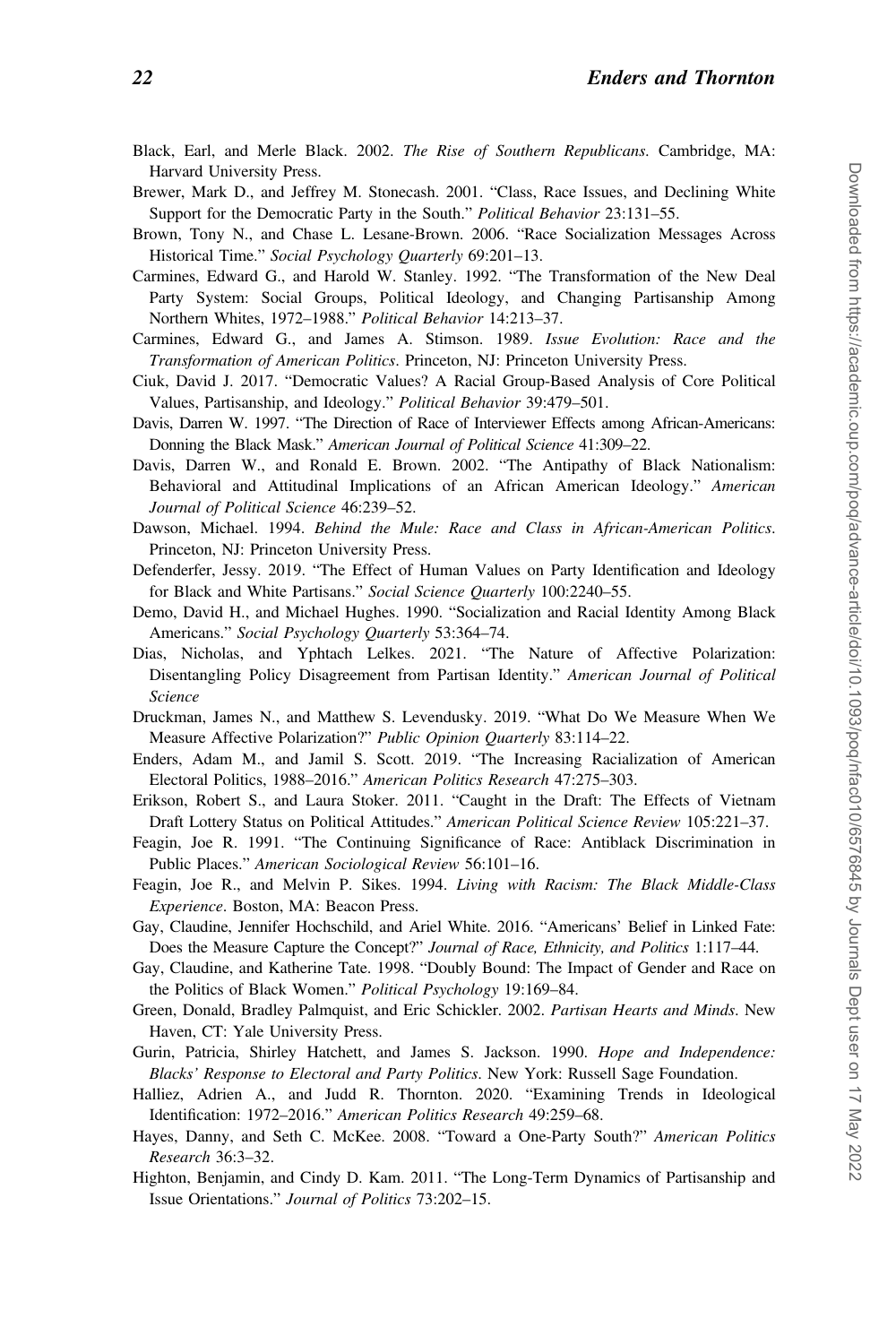- <span id="page-22-0"></span>Hill, Seth J., and Chris Tausanovitch. 2018. "Southern Realignment, Party Sorting, and the Polarization of American Primary Electorates, 1958–2012." Public Choice 176:107–32.
- Hood, M. V. III, Quentin Kidd, and Irwin L. Morris. 2014. The Rational Southerner: Black Mobilization, Republican Growth, and the Partisan Transformation of the American South. New York: Oxford University Press.
- Hughes, Diane. 2003. "Correlates of African American and Latino Parents' Messages to Children about Ethnicity and Race: A Comparative Study of Racial Socialization." American Journal of Community Psychology 31:15–33.
- Iyengar, Shanto, Gaurav Sood, and Yphtach Lelkes. 2012. "Affect, Not Ideology: A Social Identity Perspective on Polarization." Public Opinion Quarterly 76:405–31.
- Iyengar, Shanto, Yphtach Lelkes, Matthew Levendusky, Neil Malhotra, and Sean J. Westwood. 2019. "The Origins and Consequences of Affective Polarization in the United States." Annual Review of Political Science 22:129–46.
- Jefferson, Hakeem. Forthcoming. "The Curious Case of Black Conservatives: Construct Validity and the 7-point Liberal-Conservative Scale." American Political Science Review.
- Jennings, M. Kent, and George B. Markus. 1984. "Partisan Orientations over the Long Haul: Results from the Three-Wave Political Socialization Study." American Political Science Review 78:1000–1018.
- Kinder, Donald R., and Nathan P. Kalmoe. 2017. Neither Liberal nor Conservative: Ideological Innocence in the American Public. Chicago, IL: University of Chicago Press.
- Kuziemko, Ilyana, and Ebonya Washington. 2018. "Why Did the Democrats Lose the South? Bringing New Data to an Old Debate." American Economic Review 108:2830–67.
- Lang, Corey, and Pearson-Shanna Merkowitz. 2015. "Partisan Sorting in the United States, 1972–2012: New Evidence from a Dynamic Analysis." Political Geography 48:119–29.
- Lelkes, Yphtach. 2018. "Affective Polarization and Ideological Sorting: A Reciprocal, Albeit Weak, Relationship." The Forum 16:67–79.
- —–—. 2021. "Policy Over Party: Comparing the Effects of Candidate Ideology and Party on Affective Polarization." Political Science Research and Methods 9:189–98.
- Levendusky, Matthew S. 2009. The Partisan Sort: How Liberals Became Democrats and Conservatives Became Republicans. Chicago, IL: University of Chicago Press.
- Lupton, Robert N., and Seth C. McKee. 2021. "Dixie's Drivers: Core Values and the Southern Republican Realignment." Journal of Politics 82:921–36.
- Lupton, Robert N., William M. Myers, and Judd R. Thornton. 2015. "Political Sophistication and the Dimensionality of Elite and Mass Attitudes, 1980-2004." Journal of Politics 77:368-80.
- Mason, Lilliana. 2015. "'I Disrespectfully Agree': The Differential Effects of Partisan Sorting on Social and Issue Polarization." American Journal of Political Science 59:128–45.
- —–—. 2016. "A Cross-Cutting Calm: How Social Sorting Drives Affective Polarization." Public Opinion Quarterly 80:351–77.
- —–—. 2018a. "Ideologues without Issues: The Polarizing Consequences of Ideological Identities." Public Opinion Quarterly 82:866–87.
- —–—. 2018b. Uncivil Agreement: How Politics Became Our Identity. Chicago, IL: University of Chicago Press.
- Mason, Lilliana, and Julie Wronski. 2018. "One Tribe to Bind Them All: How Our Social Group Attachments Strengthen Partisanship." Political Psychology 39:257–77.
- Mendelberg, Tali. 2001. The Race Card: Campaign Strategy, Implicit Messages, and the Norm of Equality. Princeton, NJ: Princeton University Press.
- Nadeau, Richard, Richard G. Niemi, Harold W. Stanley, and Jean-Francois Godbout. 2004. "Class, Party, and South/Non-South Differences: An Update." American Politics Research 32:52–67.
- Noel, Hans. 2012. "The Coalition Merchants: The Ideological Roots of the Civil Rights Realignment." Journal of Politics 74:156–73.